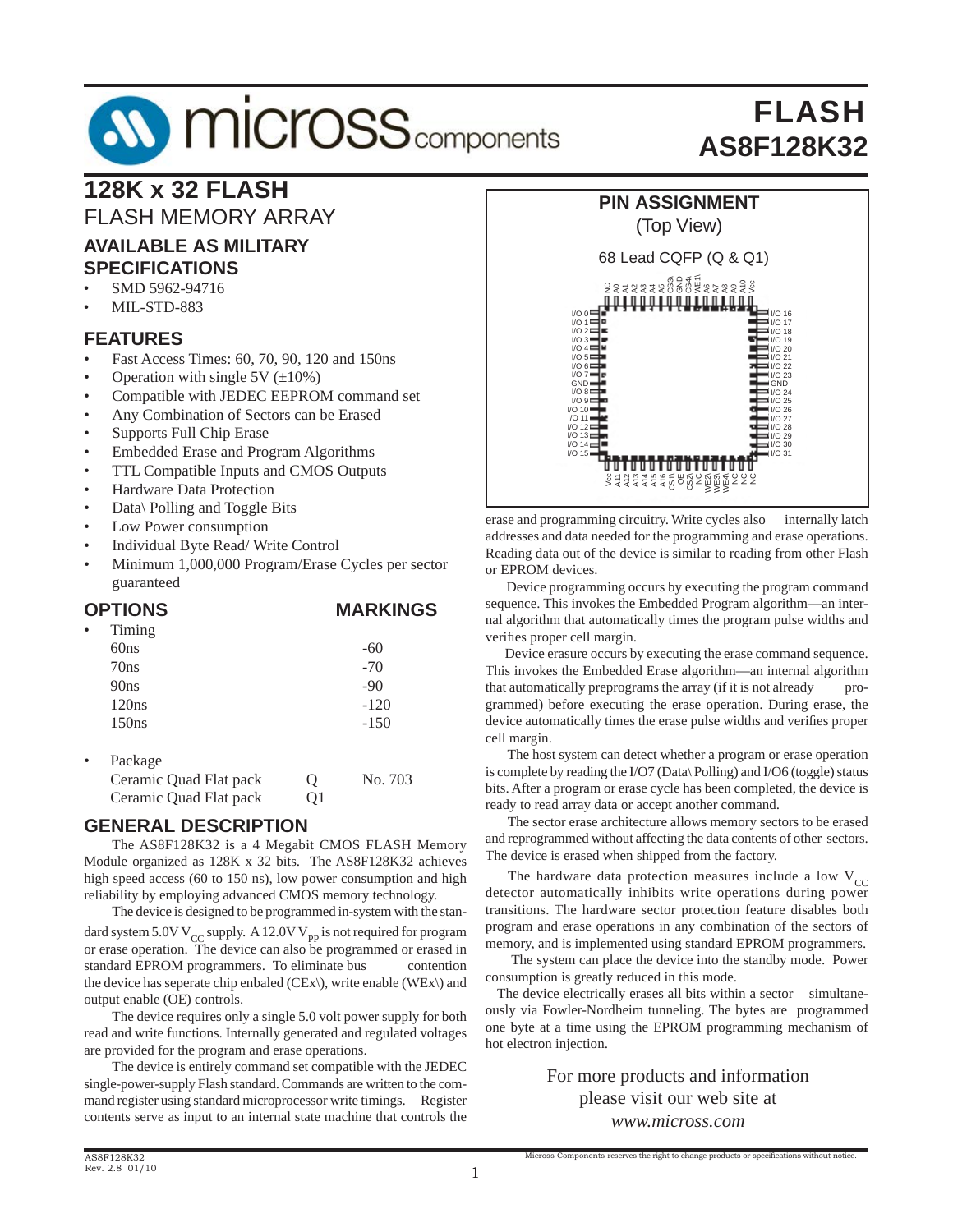

# **FUNCTIONAL BLOCK DIAGRAM**



## **PIN CONFIGURATION**

| <b>PIN</b>     | <b>DESCRIPTION</b>   |
|----------------|----------------------|
| A0 - A16       | Addresses            |
| I/O0 - I/O31   | Input/Output         |
| CEx\           | <b>Chip Enable</b>   |
| OE\            | <b>Output Enable</b> |
| <b>WEx</b>     | <b>Write Enable</b>  |
| $V_{CC}$       | 5.0V Power Supply    |
| GND            | <b>Device Ground</b> |
| $1, 2, 3$ or 4 | No Connect           |

**LOGIC SYMBOL**

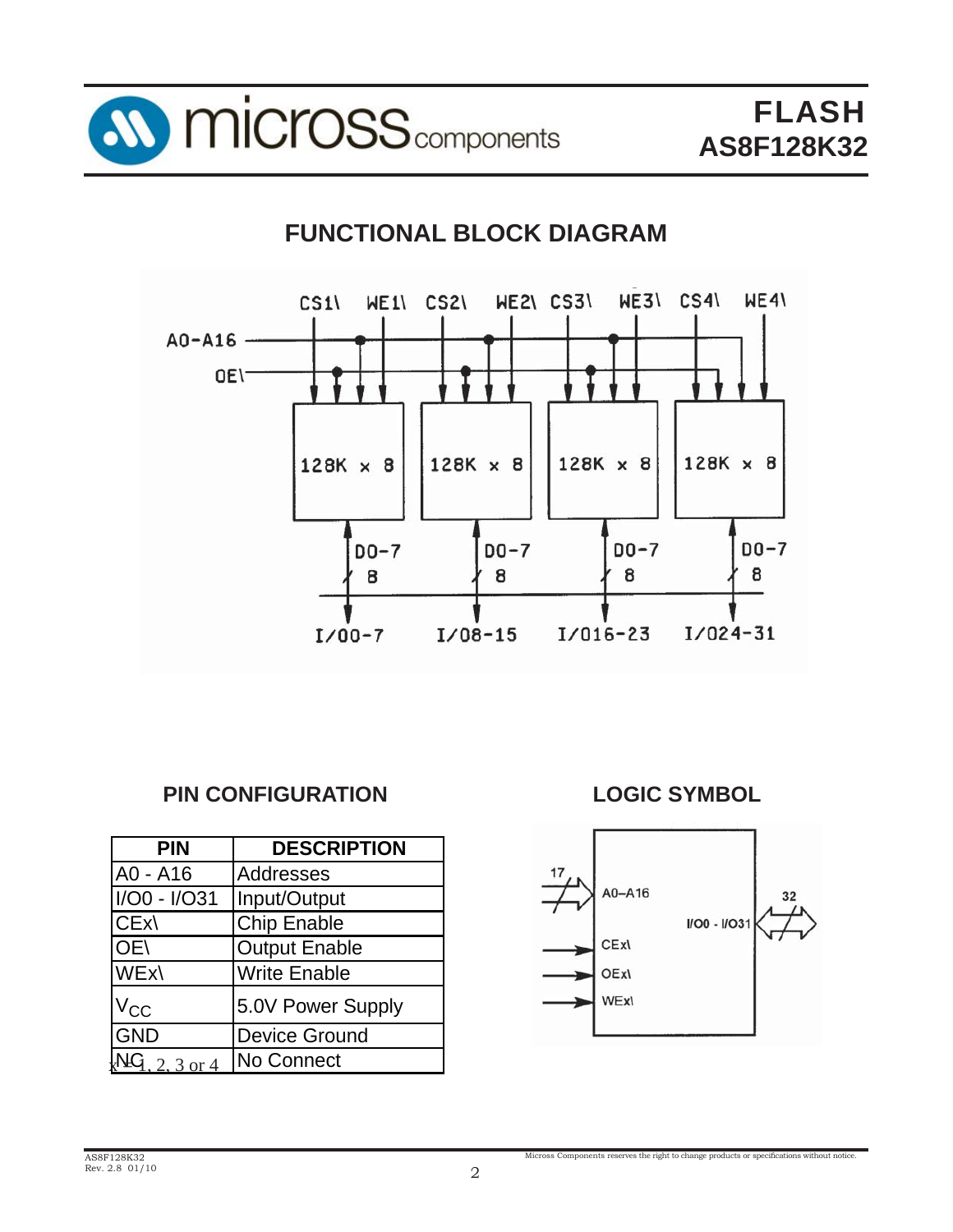# FLASH **AS8F128K32**

#### **DEVICE BUS OPERATIONS**

#### **NOTE: All device/algorithm descriptions contained in this data sheet reference each individual die.**

 This section describes the requirements and use of the device bus operations, which are initiated through the internal command register. The command register itself does not occupy any addressable memory location. The register is composed of latches that store the commands, along with the address and data information needed to execute the command. The contents of the register serve as inputs to the internal state machine. The state machine outputs dictate the function of the device. The appropriate device bus operations table lists the inputs and control levels required, and the resulting output. The following subsections describe each of these operations in further detail.

#### **Requirements for Reading Array Data**

 To read array data from the outputs, the system must drive the CEx\ and OE\ pins to  $V_{II}$ . CEx\ is the power control and selects the device. OE\ is the output control and gates array data to the output pins. WEx\ should remain at  $V_{\text{H}}$ .

 The internal state machine is set for reading array data upon device power-up. This ensures that no spurious alteration of the memory content occurs during the power transition. No command is necessary in this mode to obtain array data. Standard microprocessor read cycles that assert valid addresses on the device address inputs produce valid data on the device data outputs. The device remains enabled for read access until the command register contents are altered.

 See "Reading Array Data" for more information. Refer to the AC Read Operations table for timing specifications and to the Read Operations Timings diagram for the timing waveforms.  $I_{CC1}$  in the DC Characteristics table represents the active current specification for reading array data.

#### **Writing Commands/Command Sequences**

 To write a command or command sequence (which includes programming data to the device and erasing sectors of memory), the system must drive WEx\ and CEx\ to  $V_{II}$ , and OE\ to  $V_{IH}$ .

 An erase operation can erase one sector, multiple sectors, or the entire device. The Sector Address Tables indicate the address space that each sector occupies. A "sector address" consists of the address bits required to uniquely select a sector. See the "Command Definitions" section for details on erasing a sector or the entire chip.

 After the system writes the autoselect command sequence,

the device enters the autoselect mode. The system can then read autoselect codes from the internal register (which is separate from the memory array) on I/O31–I/O0. Standard read cycle timings apply in this mode. Refer to the "Autoselect Mode" and "Autoselect Command Sequence" sections for more information.  $I_{CC2}$  in the DC Characteristics table represents the active current specification for the write mode. The "AC Characteristics" section contains timing specification tables

Micross Components reserves the right to change products or specifications without notice.

| <b>OPERATION</b>                  | <b>CEx\</b>            | <b>OE\</b> | <b>WEx\</b> | <b>ADRESSES</b><br>(A16:A0) | I/O0 - I/O31 |
|-----------------------------------|------------------------|------------|-------------|-----------------------------|--------------|
| Read                              |                        |            | Н           | $A_{IN}$                    | $D_{OUT}$    |
| Write                             |                        | Н          |             | $A_{IN}$                    | $D_{IN}$     |
| Standby                           | $V_{\text{CC}}$ ± 0.5V | х          | X           | X                           | High-Z       |
| <b>Output Disable</b>             |                        | H          | Н           | х                           | High-Z       |
| <b>Hardware Reset</b>             |                        | х          | v           |                             | High-Z       |
| <b>Temporary Sector Unprotect</b> | Χ                      | Χ          | X           | $A_{IN}$                    | $D_{IN}$     |

## **TABLE 1: Device Bus Operations1**

#### **LEGEND:**

L = Logic Low = V<sub>II</sub>, H = Logic High = V<sub>IH</sub>, V<sub>ID</sub> = 12.0 ± 0.5 V, X = Don't Care, A<sub>IN</sub> = Addresses In, D<sub>IN</sub> = Data In, D<sub>OUT</sub> = Data Out

#### **NOTES:**

1. The sector protect and sector unprotect functions must be implemented via programming equipment. See the "Sector Protection/Unprotection" section.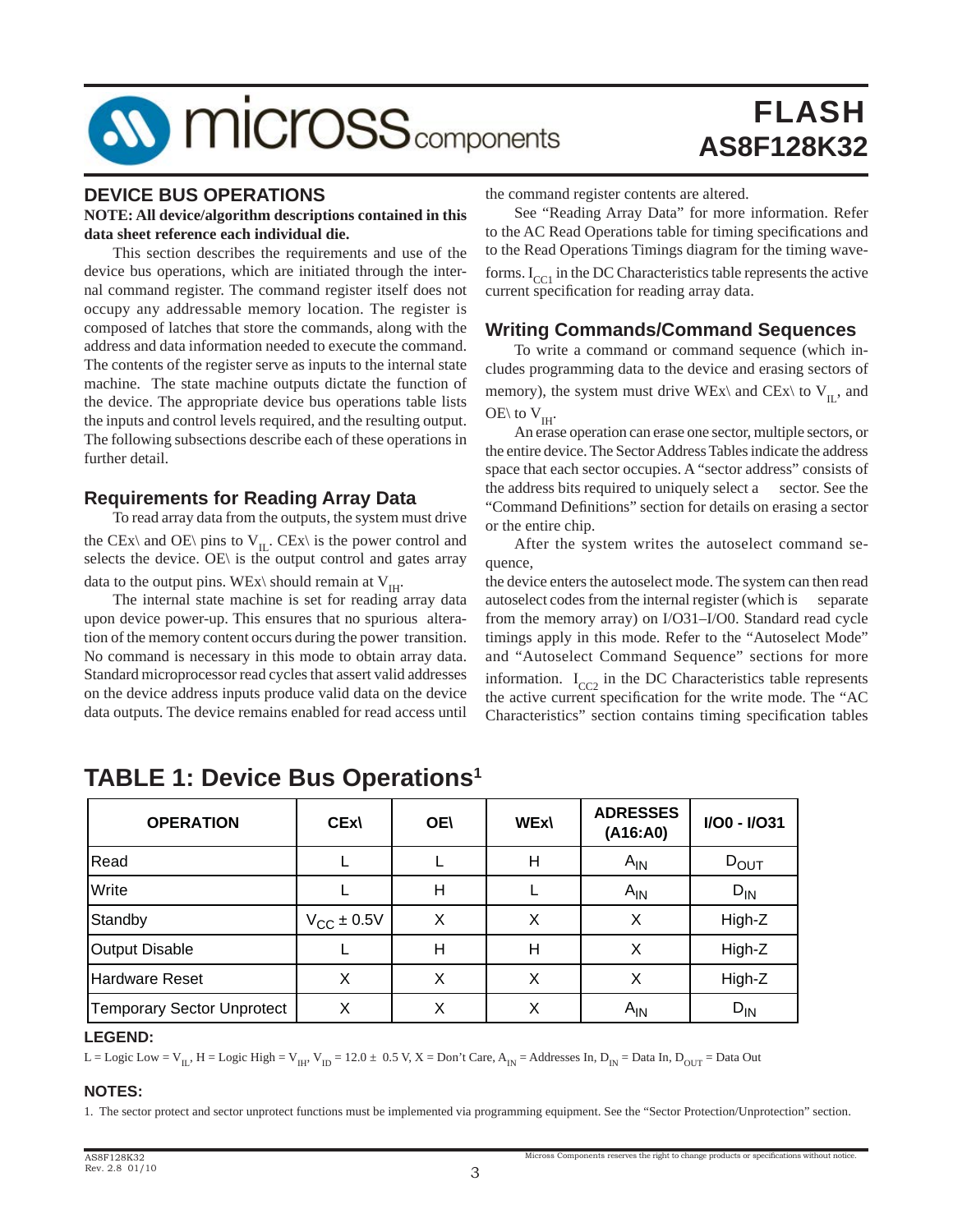#### **Program and Erase Operation Status**

 During an erase or program operation, the system may check the status of the operation by reading the status bits on I/ O31–I/O0. Standard read cycle timings and  $I_{CC}$  read specifications apply. Refer to "Write Operation Status" for more information, and to each AC Characteristics section in the appropriate data sheet for timing diagrams.

#### **Standby Mode**

 When the system is not reading or writing to the device, it can place the device in the standby mode. In this mode, current consumption is greatly reduced, and the outputs are placed in the high impedance state, independent of the OE\ input.

 The device enters the CMOS standby mode when the CEx\ pin is held at  $V_{CC} \pm 0.5$  V. (Note that this is a more restricted voltage range than  $V_{\text{H}}$ .) The device enters the TTL standby mode when CEx\ is held at  $V_{\text{IH}}$ . The device requires the standard access time  $(t_{CF})$  before it is ready to read data.

 If the device is deselected during erasure or programming, the device draws active current until the operation is completed. I<sub>CC3</sub> in the DC Characteristics tables represents the standby current specification.

#### **Output Disable Mode**

When the OE\ input is at  $V_{\text{H}}$ , output from the device is disabled. The output pins are placed in the high impedance state.

#### **Autoselect Mode**

 The autoselect mode provides manufacturer and device identification, and sector protection verification, through identifier codes output on I/O31–I/O0. This mode is primarily intended for programming equipment to automatically match a device to be programmed with its corresponding programming algorithm. However, the autoselect codes can also be accessed in-system through the command register.

 When using programming equipment, the autoselect mode requires  $V_{ID}$  (11.5 V to 12.5 V) on address pin A9. Address pins A6, A1, and A0 must be as shown in Autoselect Codes (High Voltage Method) table. In addition, when verifying sector protection, the sector address must appear on the appropriate highest order address bits. Refer to the corresponding Sector Address Tables. The Command Definitions table shows the remaining address bits that are don't care. When all necessary bits have been set as required, the programming equipment may then read the corresponding identifier code on  $I/O31 I/$ O0.

 To access the autoselect codes in-system, the host system can issue the autoselect command via the command register, as shown in the Command Definitions table. This method does not require  $V_{ID}$ . See "Command Definitions" for details on using the autoselect mode.

| <b>SECTOR</b>   | A16 | A <sub>15</sub> | A14 | <b>ADDRESS RANGE</b> |  |  |  |  |  |
|-----------------|-----|-----------------|-----|----------------------|--|--|--|--|--|
| SA <sub>0</sub> |     |                 |     | 00000h - 03FFFh      |  |  |  |  |  |
| SA <sub>1</sub> |     |                 |     | 04000h - 07FFFh      |  |  |  |  |  |
| SA <sub>2</sub> |     |                 |     | 08000h - 0BFFFh      |  |  |  |  |  |
| SA <sub>3</sub> |     |                 |     | 0C000h - OFFFFh      |  |  |  |  |  |
| SA4             |     |                 |     | 10000h - 13FFFh      |  |  |  |  |  |
| SA <sub>5</sub> |     |                 |     | 14000h - 17FFFh      |  |  |  |  |  |
| SA <sub>6</sub> |     |                 |     | 18000h - 1BFFFh      |  |  |  |  |  |
| SA7             |     |                 |     | 1C000h - 1FFFFh      |  |  |  |  |  |

## **TABLE 2: Sector Addresses Table (Each Byte)**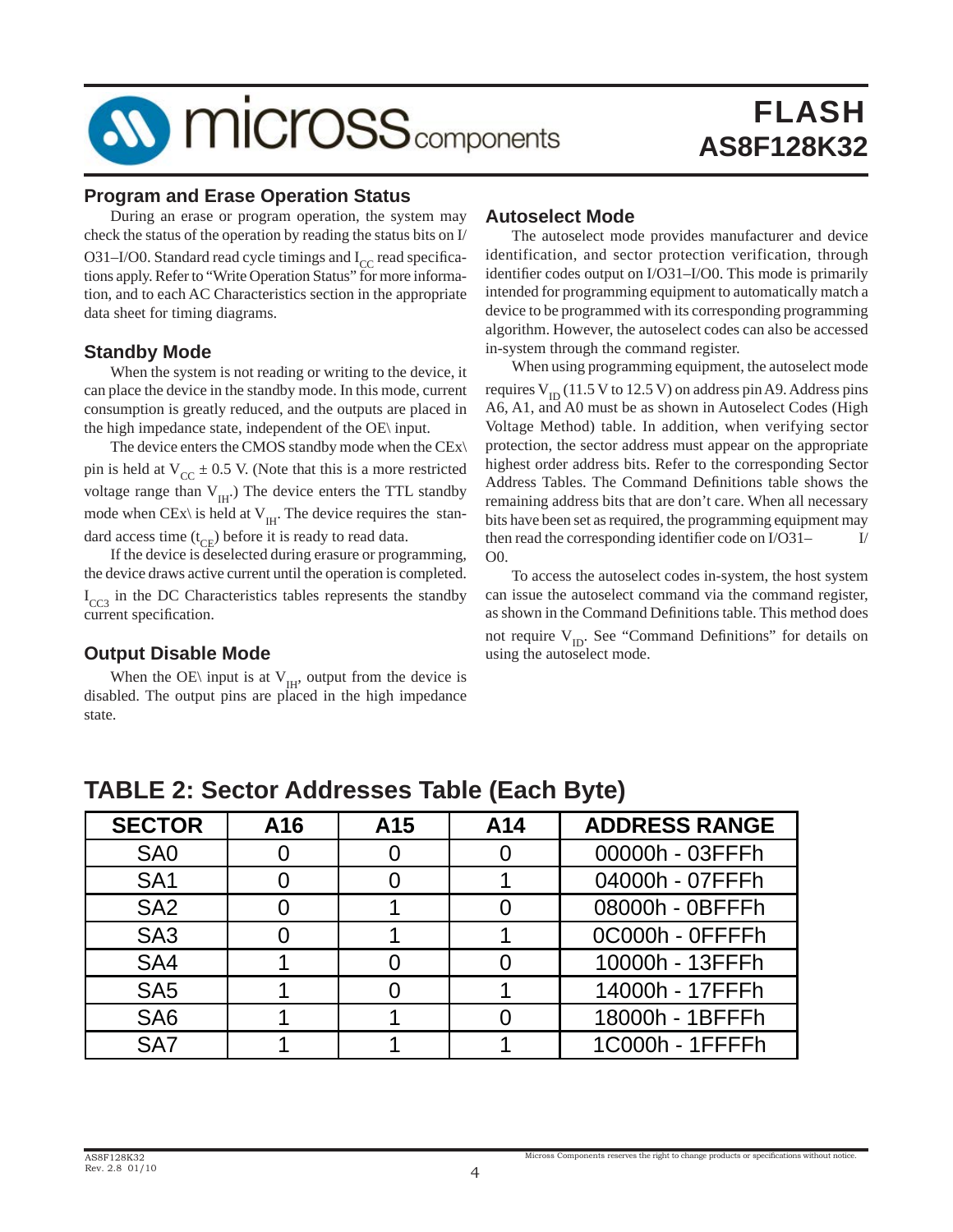# FLASH **AS8F128K32**

#### **Sector Protection/Unprotection**

 The hardware sector protection feature disables both program and erase operations in any sector. The hardware sector unprotection feature re-enables both program and erase operations in previously protected sectors.

 Sector protection/unprotection must be implemented using programming equipment. The procedure requires a high voltage  $(V_{ID})$  on address pin A9 and the control pins.

 The device is shipped with all sectors unprotected. It is possible to determine whether a sector is protected or unprotected. See "Autoselect Mode" for details.

#### **Hardware Data Protection**

 The command sequence requirement of unlock cycles for programming or erasing provides data protection against inadvertent writes (refer to the Command Definitions table). In addition, the following hardware data protection measures prevent accidental erasure or programming, which might otherwise be caused by spurious system level signals during  $V_{CC}$  power-up and power-down transitions, or from system noise.

#### **Low VCC Write Inhibit**

When  $V_{CC}$  is less than  $V_{LKO}$ , the device does not accept any write cycles. This protects data during  $V_{CC}$  power-up and power-down. The command register and all internal program/ erase circuits are disabled, and the device resets. Subsequent writes are ignored until  $V_{CC}$  is greater than  $V_{LKO}$ . The system must provide the proper signals to the control pins to prevent unintentional writes when  $V_{CC}$  is greater than  $V_{LKO}$ .

#### **Write Pulse "Glitch" Protection**

Noise pulses of less than 5 ns (typical) on OE\, CEx\ or WEx\ do not initiate a write cycle.

#### **Logical Inhibit**

Write cycles are inhibited by holding any one of OE $\vert$  = V<sub>II</sub>,  $CEx \equiv V_{IH}$  or  $WEx \equiv V_{IH}$ . To initiate a write cycle,  $CEx \land$  and WEx\ must be a logical zero while  $OE \setminus$  is a logical one.

#### **Power-Up Write Inhibit**

If  $WEx \subseteq CEx \subseteq V_{II}$  and  $OE \subseteq V_{II}$  during power up, the device does not accept commands on the rising edge of WEx\. The internal state machine is automatical ly reset to reading array data on power-up.

| <b>DESCRIPTION</b>             | <b>CEx\</b> | <b>OE\</b> | <b>WEx\</b> | A16<br>to<br>A14 | A13<br>to<br>A10 | A <sub>9</sub>  | A8 to<br><b>A7</b> | A6 | A5<br>to<br>A2    | A1 | A <sub>0</sub> | I/O0 to I/O7<br>I/O8 to I/O15<br>I/O16 to I/O23<br>I/O24 to I/O31 |  |  |                 |
|--------------------------------|-------------|------------|-------------|------------------|------------------|-----------------|--------------------|----|-------------------|----|----------------|-------------------------------------------------------------------|--|--|-----------------|
| Manufacturer ID: AMD           |             |            | Н           | Χ                | X                | V <sub>ID</sub> | X                  |    | $\checkmark$<br>v |    |                | 01h                                                               |  |  |                 |
| Device ID: AM29F010B           |             |            | Н           | Χ                | X                | V <sub>ID</sub> | X                  |    | X                 | щ  | н              | 20h                                                               |  |  |                 |
|                                |             |            |             |                  |                  | н               | SA                 |    |                   | Χ  |                | х                                                                 |  |  | 01h (protected) |
| Sector Protection Verification |             |            |             |                  | X                | V <sub>ID</sub> |                    |    |                   | Н  |                | 00h<br>(unprotected)                                              |  |  |                 |

## **TABLE 3: Autoselect Codes (High Voltage Method)**

**LEGEND:**

L = Logic Low =  $V_{II}$ , H = Logic High =  $V_{IH}$ , SA = Sector Address, X = Don't care.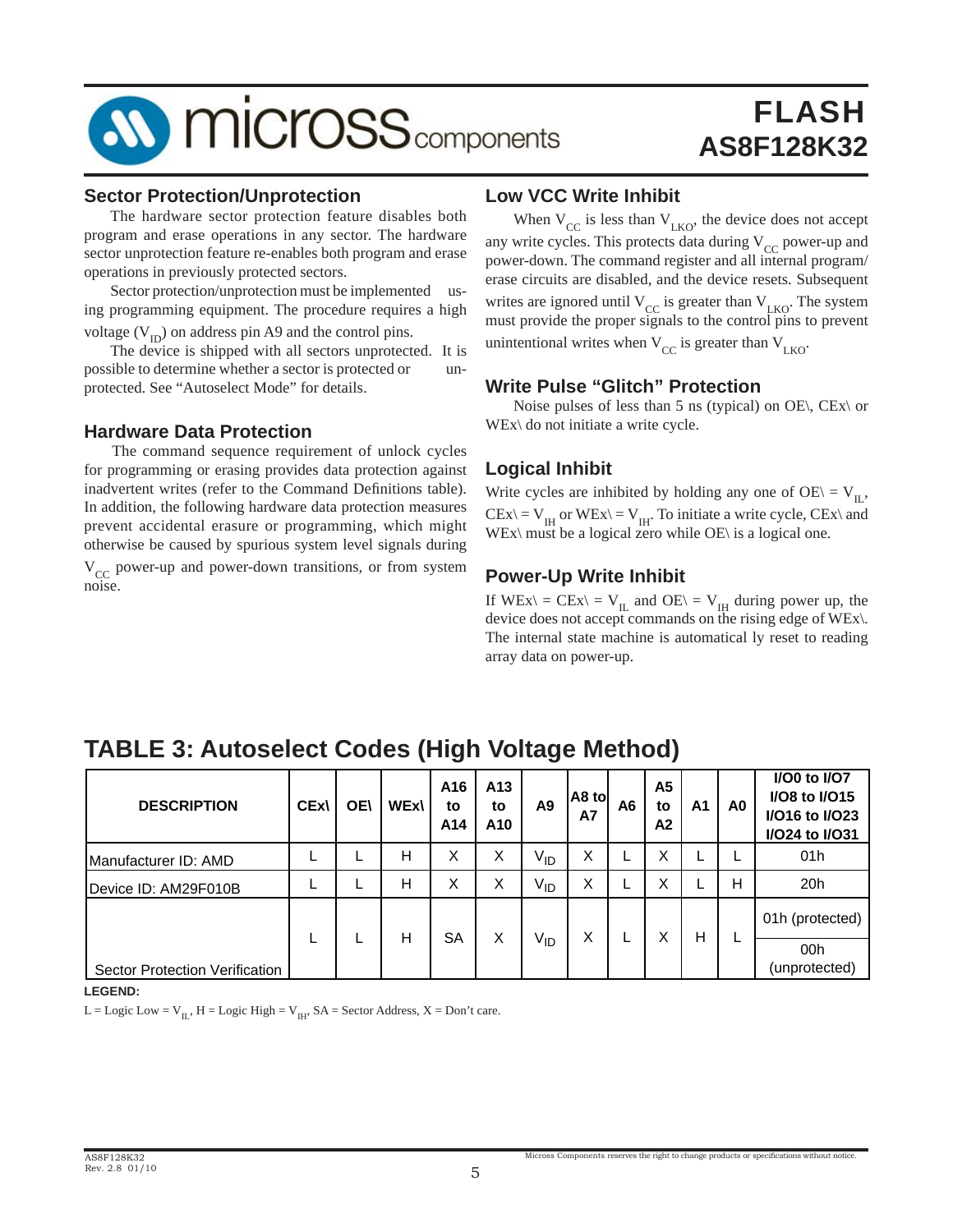

#### **COMMAND DEFINITIONS**

Writing specific address and data commands or sequences into the command register initiates device operations. The Command Definitions table defines the valid register command sequences. Writing **incorrect address and data values**  or writing them in the **improper sequence** resets the device to reading array data.

 All addresses are latched on the falling edge of WEx\ or CEx\, whichever happens later. All data is latched on the rising edge of WEx\ or CEx\, whichever happens first. Refer to the appropriate timing diagrams in the "AC Characteristics" section.

#### **Reading Array Data**

 The device is automatically set to reading array data after device power-up. No commands are required to retrieve data. The device is also ready to read array data after completing an Embedded Program or Embedded Erase algorithm.

 The system must issue the reset command to re-enable the device for reading array data if I/O5\* goes high, or while in the autoselect mode. See the "Reset Command" section, next.

 See also "Requirements for Reading Array Data" in the "Device Bus Operations" section for more information. The Read Operations table provides the read parameters, and Read Operation Timings diagram shows the timing diagram.

#### **Reset Command**

 Writing the reset command to the device resets the device to reading array data. Address bits are don't care for this command.

 The reset command may be written between the sequence cycles in an erase command sequence before erasing begins. This resets the device to reading array data. Once erasure begins, however, the device ignores reset commands until the operation is complete.

 The reset command may be written between the sequence cycles in a program command sequence before programming begins. This resets the device to reading array data. Once programming begins, however, the device ignores reset commands until the operation is complete.

 The reset command may be written between the sequence cycles in an autoselect command sequence. Once in the autoselect mode, the reset command must be written to return to reading array data.

 If I/O5\* goes high during a program or erase operation, writing the reset command returns the device to reading array data.

#### **Autoselect Command Sequence**

 The autoselect command sequence allows the host system to access the manufacturer and devices codes, and determine whether or not a sector is protected. The Command Definitions table shows the address and data requirements. This method is an alternative to that shown in the Autoselect Codes (High Voltage Method) table, which is intended for PROM programmers and requires  $V_{ID}$  on address bit A9.

 The autoselect command sequence is initiated by writing two unlock cycles, followed by the autoselect command. The device then enters the autoselect mode, and the system may read at any address any number of times, without initiating another command sequence.

 A read cycle at address XX00h or retrieves the manufacturer code. A read cycle at address XX01h returns the device code. A read cycle containing a sector address (SA) and the address 02h in returns 01h if that sector is protected, or 00h if it is unprotected. Refer to the Sector Address tables for valid sector addresses.

 The system must write the reset command to exit the autoselect mode and return to reading array data.

#### **Byte Program Command Sequence**

 Programming is a four-bus-cycle operation. The program command sequence is initiated by writing two unlock write cycles, followed by the program set-up command. The program address and data are written next, which in turn initiate the Embedded Program algorithm. The system is not required to provide further controls or timings. The device automatically provides internally generated program pulses and verify the programmed cell margin. The Command Definitions take shows the address and data requirements for the byte program command sequence.

 When the Embedded Program algorithm is complete, the device then returns to reading array data and addresses are no longer latched. The system can determine the status of the program operation by using I/O7or I/O6. See "Write Operation Status" for information on these status bits.

 Any commands written to the device during the Embedded Program Algorithm are ignored.

 Programming is allowed in any sequence and across sector boundaries. **A bit cannot be programmed from a "0" back to a "1".** Attempting to do so may halt the operation and set I/O5\* to "1", or cause the Data\ Polling algorithm to indicate the operation was successful. However, a succeeding read will show that the data is still "0". Only erase operations can convert a "0" to a "1".

**\*NOTE:** *applies to every 8th byte (i.e. I/O5, I/O13, I/O21, I/O29)*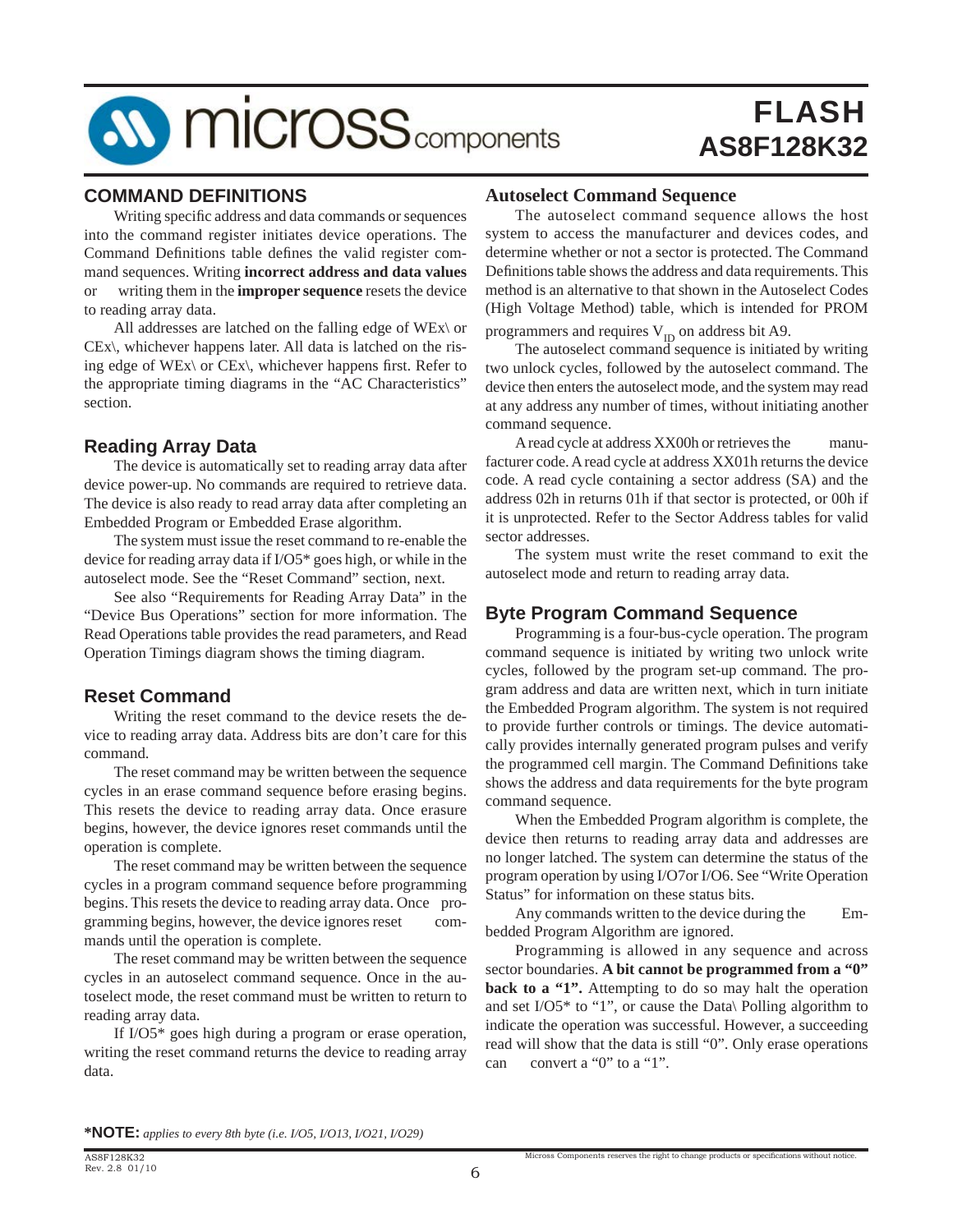# FLASH **AS8F128K32**

#### **Chip Erase Command Sequence**

 Chip erase is a six-bus-cycle operation. The chip erase command sequence is initiated by writing two unlock cycles, followed by a set-up command. Two additional unlock write cycles are then followed by the chip erase command, which in turn invokes the Embedded Erase algorithm. The device does not require the system to preprogram prior to erase. The Embedded Erase algorithm automatically preprograms and verifies the entire memory for an all zero data pattern prior to electrical erase. The system is not required to provide any controls or timings during these operations. The Command Definitions table shows the address and data requirements for the chip erase command sequence.

 Any commands written to the chip during the Embedded Erase algorithm are ignored.

 The system can determine the status of the erase operation by using I/O7 or I/O6. See "Write Operation Status" for information on these status bits. When the Embedded Erase algorithm is complete, the device returns to reading array data and addresses are no longer latched.

 Figure 2 illustrates the algorithm for the erase operation. See the Erase/Program Operations tables in "AC Characteristics" for parameters, and to the Chip/Sector Erase Operation Timings for timing waveforms.

#### **Sector Erase Command Sequence**

 Sector erase is a six bus cycle operation. The sector erase command sequence is initiated by writing two unlock cycles, followed by a set-up command. Two additional unlock write cycles are then followed by the address of the sector to be erased, and the sector erase command. The Command Definitions table shows the address and data requirements for the sector erase command sequence.

 The device does not require the system to preprogram the memory prior to erase. The Embedded Erase algorithm automatically programs and verifies the sector for an all zero data pattern prior to electrical erase. The system is not required to provide any controls or timings during these operations.

 After the command sequence is written, a sector erase time-out of 50 ms begins. During the time-out period, additional sector addresses and sector erase commands may be written. Loading the sector erase buffer may be done in any sequence, and the number of sectors may be from one sector to all sectors. The time between these additional cycles must be less than 50 ms, otherwise the last address and command might not be accepted, and erasure may begin. It is recommended that processor interrupts be disabled during this time to ensure all commands are accepted. The interrupts can be re-enabled after the last Sector Erase command is written. If the time between

additional sector erase commands can be assumed to be less than 50 ms, the system need not monitor I/O3\*. **Any command during the time-out period resets the device to reading array data.** The system must rewrite the command sequence and any additional sector addresses and commands.

 The system can monitor I/O3\* to determine if the sector erase timer has timed out. (See the "I/O3\*: Sector Erase Timer" section.) The time-out begins from the rising edge of the final WE# pulse in the command sequence.

Once the sector erase operation has begun, all other commands are ignored.

 When the Embedded Erase algorithm is complete, the device returns to reading array data and addresses are no longer latched. The system can determine the status of the erase operation by using I/O7 or I/O6. Refer to "Write Operation Status" for information on these status bits.

 Figure 2 illustrates the algorithm for the erase operation. Refer to the Erase/Program Operations tables in the "AC Characteristics" section for parameters, and to the Sector Erase Operations Timing diagram for timing waveforms.

## **FIGURE 1: Program Operation**



**NOTE:** *See the appropriate Command Definitions table for program com-*<br>**\*NOTE:** *applies to every 8th byte (i.e. I/O3, I/O11, I/O19, I/O27) mand sequence.*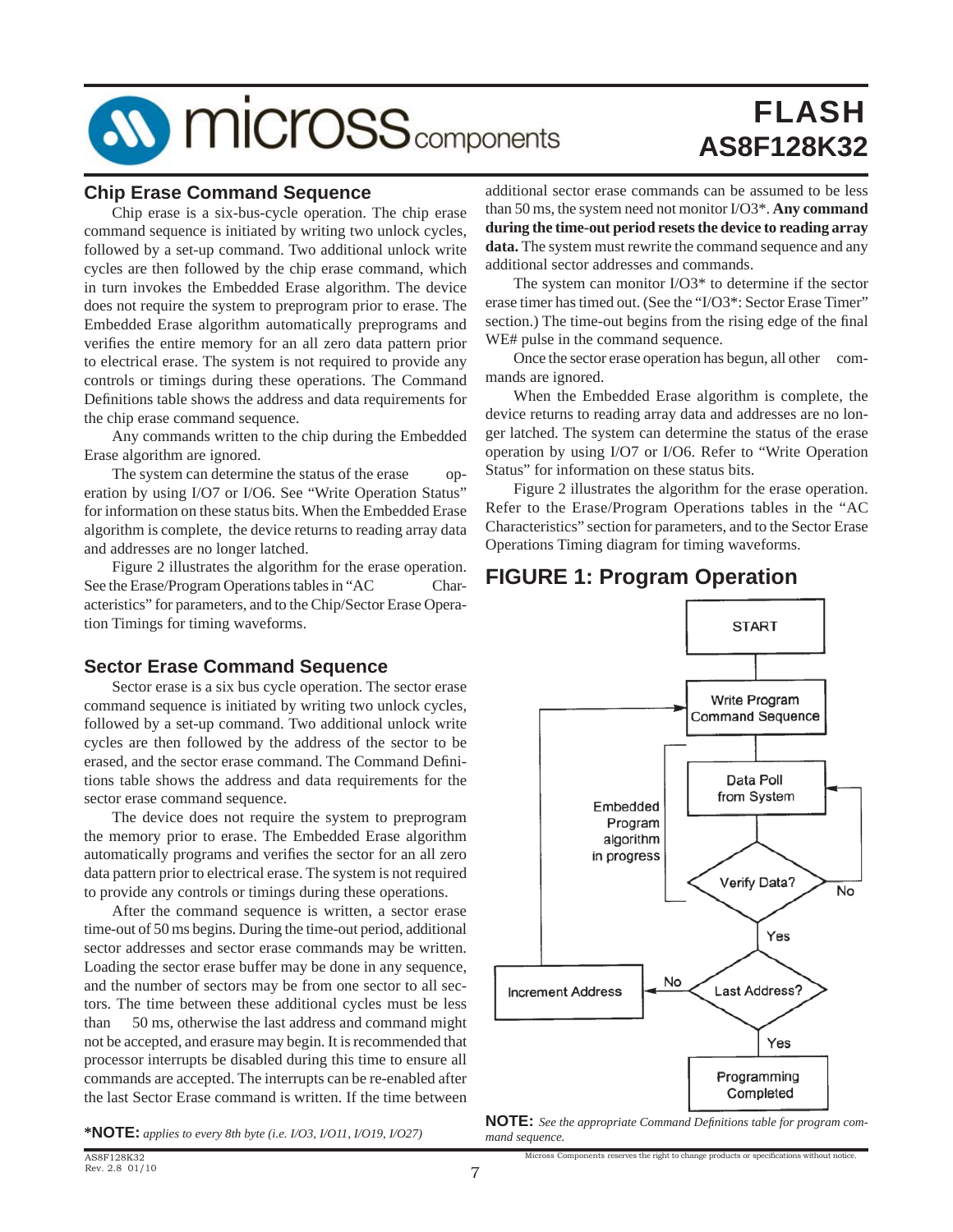

### **TABLE 4: Command Definitions (Applies to each device<sup>8</sup>)**

|                         |                         |          |           | BUS CYCLES <sup>2,3</sup> |               |                        |              |                          |                  |                        |              |                        |              |                          |
|-------------------------|-------------------------|----------|-----------|---------------------------|---------------|------------------------|--------------|--------------------------|------------------|------------------------|--------------|------------------------|--------------|--------------------------|
|                         | <b>COMMAND SEQUENCE</b> | LES<br>ن |           | <b>FIRST</b>              | <b>SECOND</b> |                        | <b>THIRD</b> |                          | <b>FOURTH</b>    |                        | <b>FIFTH</b> |                        | <b>SIXTH</b> |                          |
|                         |                         | ن        |           | Addr   Data <sup>8</sup>  |               | Addr Data <sup>8</sup> |              | Addr   Data <sup>8</sup> |                  | Addr Data <sup>8</sup> |              | Addr Data <sup>8</sup> |              | Addr   Data <sup>8</sup> |
| Read <sup>4</sup>       |                         |          | <b>RA</b> | <b>RD</b>                 |               |                        |              |                          |                  |                        |              |                        |              |                          |
| Reset <sup>5</sup>      |                         | 3        | 555       | AA                        | 2AA           | 55                     | 555          | F0                       |                  |                        |              |                        |              |                          |
|                         | Manufacturer ID         | 4        | 555       | AA                        | 2AA           | 55                     | 555          | 90                       | XX00             |                        |              |                        |              |                          |
|                         | Device ID               | 4        | 555       | AA                        | 2AA           | 55                     | 555          | 90                       | <b>XX01</b>      | 20                     |              |                        |              |                          |
| Autoselect <sup>6</sup> | Sector Protect Verify   | 4        | 555       | AA                        | 2AA           | 55                     | 555          | 90                       | (SA)             | 00                     |              |                        |              |                          |
|                         |                         |          | 555       |                           | 2AA           |                        | 555          |                          | X <sub>0</sub> 2 | 01                     |              |                        |              |                          |
| Program                 |                         |          | 555       | AA                        | 2AA           | 55                     | 555          | A0                       | <b>PA</b>        | <b>PD</b>              |              |                        |              |                          |
| Chip Erase              |                         | 6        | 555       | AA                        | 2AA           | 55                     | 555          | 80                       | 555              | AA                     | 2AA          | 55                     | 555          | 10                       |
| <b>Sector Erase</b>     |                         | 6        | 555       | AA                        | 2AA           | 55                     | 555          | 80                       | 555              | AA                     | 2AA          | 55                     | SA           | 30                       |

#### **NOTES:**

1. See Table 1 for description of bus operations.

2. All values are in hexadecimal.

3. Except when reading array or autoselect data, all command bus cycles are write operations.

4. No unlock or command cycles required when reading array data.

5. The Reset command is required to return to reading array data when device is in the autoselect mode, or if I/O5 goes high (while the device is providing status data).

6. The fourth cycle of the autoselect command sequence is a read operation.

7. The data is 00h for an unprotected sector and 01h for a protected sector. See "Autoselect Command Sequence" for more information.

8. Data shown for each respective byte I/O31-I/O24, I/O25-I/O16, I/O15-I/O8, I/O7-I/O0.

## **FIGURE 2: Erase Operation**



#### **LEGEND:**

 $X = Don't care$ 

RA = Address of the memory location to be read.

RD = Data read from location RA during read operation.

PA = Address of the memory location to be programmed.

Addresses latch on the falling edge of the WEx\ or CEx\ pulse, whichever happens later.

PD = Data to be programmed at location PA. Data latches on the rising edge of WEx $\backslash$  or CEx $\backslash$  pulse, whichever happens first.

 $SA = Address$  of the sector to be verified (in autoselect mode) or erased. Address bits A16–A14 uniquely select any sector.

#### **NOTE:**

*1. See the appropriate Command Defi nitions table for program command sequence.*

*2. See "I/O3: Sector Erase Timer" for more information.*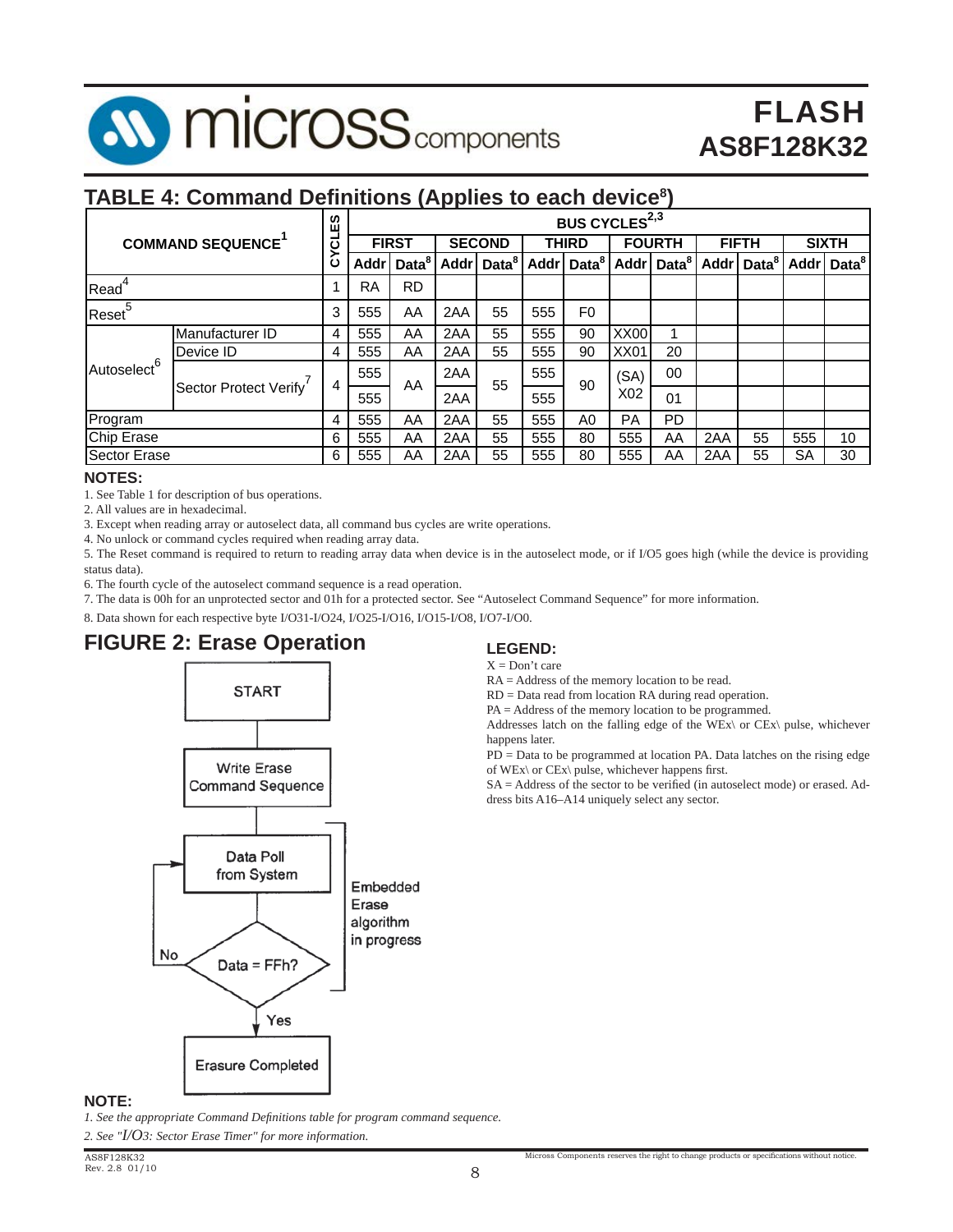# FLASH **AS8F128K32**

#### **WRITE OPERATION STATUS**

 The device provides several bits to determine the status of a write operation: I/O3, I/O5, I/O6, and I/O7. Table 5 and the following subsections describe the functions of these bits. I/O7 and I/O6 each offer a method for determining whether a program or erase operation is complete or in progress. These three bits are discussed first.

#### **I/O7: Data\ Polling**

 The Data\ Polling bit, I/O7\*, indicates to the host system whether an Embedded Algorithm is in progress or completed. Data\ Polling is valid after the rising edge of the final  $WEx\$ pulse in the program or erase command sequence.

 During the Embedded Program algorithm, the device outputs on I/O7\* the complement of the datum programmed to I/O7\*. When the Embedded Program algorithm is complete, the device outputs the datum programmed to I/O7\*. The system must provide the program address to read valid status information on I/O7<sup>\*</sup>. If a program address falls within a protected sector, Data\ Polling on I/O7\* is active for approximately 2 ms, then the device returns to reading array data.

 During the Embedded Erase algorithm, Data\ Polling produces a "0" on I/O7\*. When the Embedded Erase algorithm is complete, Data\ Polling produces a "1" on I/O7\*. This is analogous to the complement/true datum output described for the Embedded Program algorithm: the erase function changes all the bits in a sector to "1"; prior to this, the device outputs the "complement," or "0." The system must provide an address within any of the sectors selected for erasure to read valid status information on I/O7\*.

 After an erase command sequence is written, if all sectors selected for erasing are protected, Data\ Polling on I/O7<sup>\*</sup> is active for approximately 100 ms, then the device returns to reading array data. If not all selected sectors are protected, the Embedded Erase algorithm erases the unprotected sectors, and ignores the selected sectors that are protected.

 When the system detects I/O7\* has changed from the complement to true data, it can read valid data at I/O7– I/O0 on the following read cycles. This is because I/O7\* may change asynchronously with I/O0–I/O6 while Output Enable (OE\) is asserted low. The Data\ Polling Timings (During Embedded Algorithms) figure in the "AC Characteristics" section illustrates this. Table 5 shows the outputs for Data\ Polling on I/ O7\*. Figure 3 shows the Data\ Polling algorithm.

### **FIGURE 3: Data\ Polling Algorithm**



#### **NOTES:**

2. I/O7 should be rechecked even if  $I/O5 = "1"$  because I/O7 may change simultaneously with I/O5.

<sup>1.</sup> VA = Valid address for programming. During a sector erase operation, a valid address is an address within any sector selected for erasure. During chip erase, a valid address is any non-protected sector address.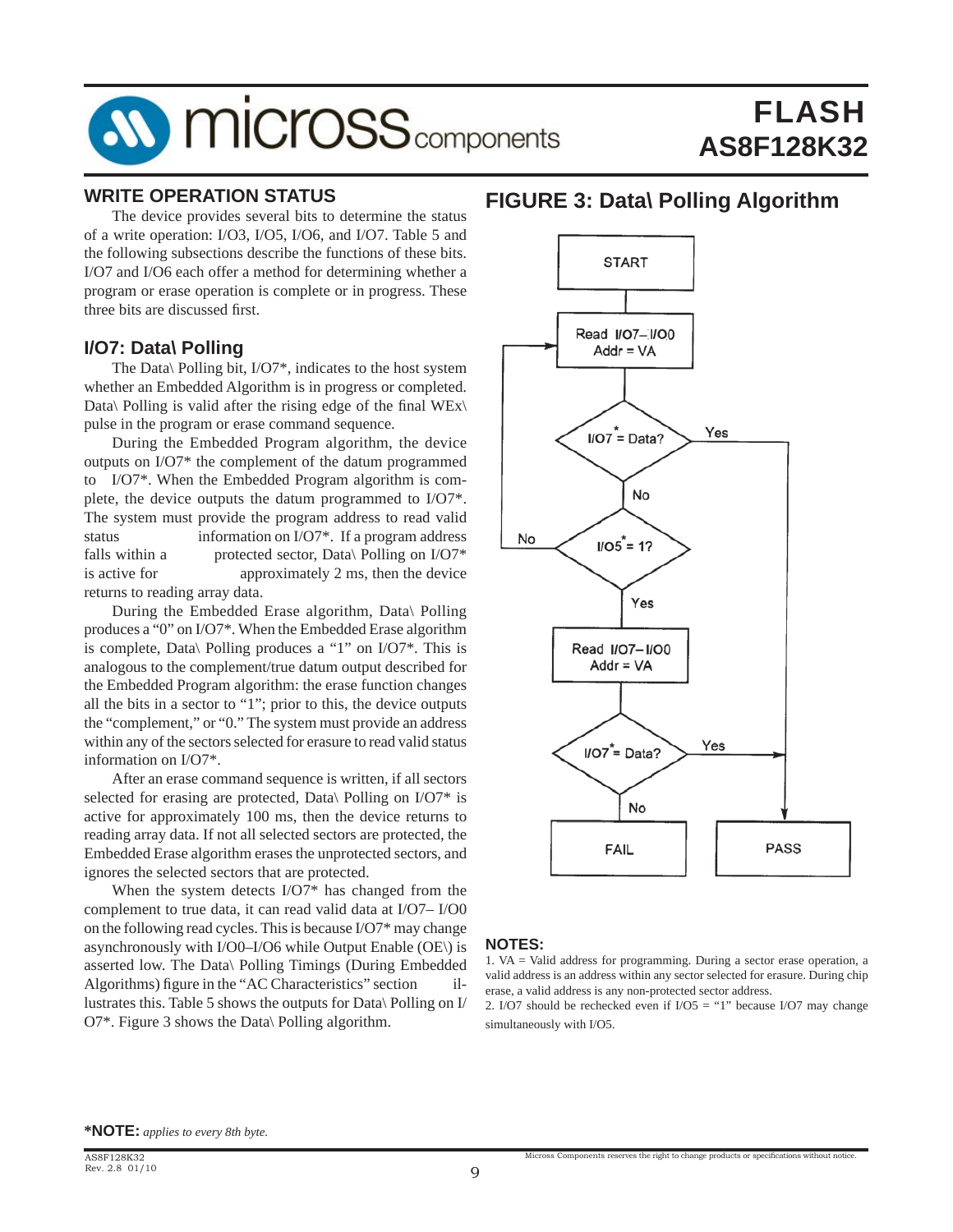# FLASH **AS8F128K32**

#### **I/O6: Toggle Bit I**

 Toggle Bit I on I/O6 indicates whether an Embedded Program or Erase algorithm is in progress or complete. Toggle Bit I may be read at any address, and is valid after the rising edge of the final WEx\ pulse in the command sequence (prior to the program or erase operation), and during the sector erase time-out.

 During an Embedded Program or Erase algorithm operation, successive read cycles to any address cause I/O6 to toggle. (The system may use either OE\ or CEx\ to control the read cycles.) When the operation is complete, I/O6 stops toggling.

 After an erase command sequence is written, if all sectors selected for erasing are protected, I/O6 toggles or approximately 100 ms, then returns to reading array data. If not all selected sectors are protected, the Embedded Erase algorithm erases the unprotected sectors, and ignores the selected sectors that are protected.

 If a program address falls within a protected sector, I/O6 toggles for approximately 2 ms after the program command sequence is written, then returns to reading array data.

 The Write Operation Status table shows the outputs for Toggle Bit I on I/O6. Refer to Figure 4 for the toggle bit algorithm, and to the Toggle Bit Timings figure in the "AC Characteristics" section for the timing diagram.

#### **Reading Toggle Bit I/O6**

 Refer to Figure 4 for the following discussion. Whenever the system initially begins reading toggle bit status, it must read I/O7–I/O0 at least twice in a row to determine whether a toggle bit is toggling. Typically, a system would note and store the value of the toggle bit after the first read. After the second read, the system would compare the new value of the toggle bit with the first. If the toggle bit is not toggling, the device has completed the program or erase operation. The system can read array data on I/O7–I/O0 on the following read cycle.

 However, if after the initial two read cycles, the system determines that the toggle bit is still toggling, the system also should note whether the value of I/O5 is high (see the section on I/O5). If it is, the system should then determine again whether the toggle bit is toggling, since the toggle bit may have stopped toggling just as I/O5 went high. If the toggle bit is no longer toggling, the device has successfully completed the program or erase operation. If it is still toggling, the device did not complete the operation successfully, and the system must write the reset command to return to reading array data.

The remaining scenario is that the system initially determines that the toggle bit is toggling and I/O5 has not gone high. The system may continue to monitor the toggle bit and I/O5 through successive read cycles, determining the status as described in the previous paragraph. Alternatively, it may choose to perform other system tasks. In this case, the system must start at the beginning of the algorithm when it returns to determine the status of the operation (top of Figure 4).

## **FIGURE 4: Toggle Bit Algorithm**



#### **NOTES:**

1. Read toggle bit twice to determine whether or not it is toggling. See text. 2. Recheck toggle bit because it may stop toggling as I/O5 changes to "1". See text.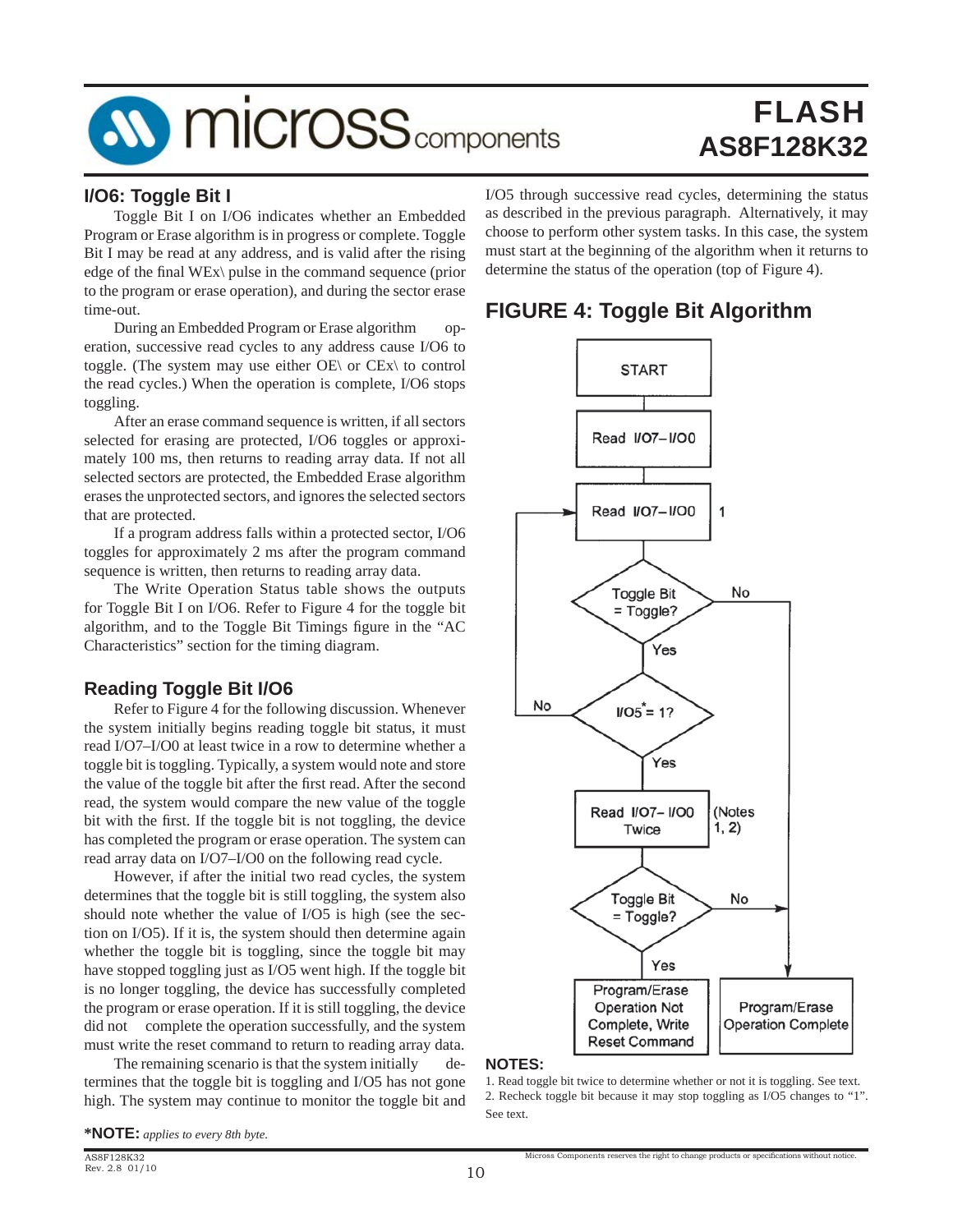

#### **I/O5: Exceeded Timing Limits**

 I/O5\* indicates whether the program or erase time has exceeded a specified internal pulse count limit. Under these conditions I/O5\* produces a "1." This is a failure condition that indicates the program or erase cycle was not successfully completed.

 The I/O5\* failure condition may appear if the system tries to program a "1" to a location that is previously programmed to "0." **Only an erase operation can change a "0" back to a "1."** Under this condition, the device halts the operation, and when the operation has exceeded the timing limits, I/O5\* produces a "1." Under both these conditions, the system must issue the reset command to return the device to reading array data.

#### **I/O3: Sector Erase Timer**

 After writing a sector erase command sequence, the system may read I/O3\* to determine whether or not an erase

#### **TABLE 5: Write Operation Status**

| <b>OPERATION</b>                  | $IO7^{1,*}$ | $1/OG*$ | $I/O5^{2,*}$ | $UO3*$ |
|-----------------------------------|-------------|---------|--------------|--------|
| <b>Embedded Program Algorithm</b> | 1/O7'       | Toggle  |              | N/A    |
| <b>Embedded Erase Algorithm</b>   |             | Γoggle  |              |        |

**NOTES: \****applies to every 8th byte*

1. I/O7 requires a valid address when reading status information. Refer to the appropriate subsection for further details.

2. I/O5 switches to '1' when an Embedded Program or Embedded Erase operation has exceeded the maximum timing limits. See "I/O5: Exceeded Timing Limits" for more information.

#### **ABSOLUTE MAXIMUM RATINGS\***

| Voltage with respect to Ground, $V_{CC}$ <sup>1</sup> -2.0V to +7.0V |
|----------------------------------------------------------------------|
|                                                                      |
| Voltage with respect to Ground, All other pins $1-2.0V$ to $+7.0V$   |
|                                                                      |
| Ambient Temperature with power Applied-55°C to 125°C                 |
|                                                                      |

\*Stresses greater than those listed under "Absolute Maximum Ratings" may cause permanent damage to the device. This is a stress rating only and functional operation of the device at these or any other conditions above those indicated in the operation section of this specification is not implied. Exposure to absolute maximum rating conditions for extended periods may affect reliability.

operation has begun. (The sector erase timer does not apply to the chip erase command.) If additional sectors are selected for erasure, the entire timeout also applies after each additional sector erase command. When the time-out is complete, I/O3\* switches from "0" to "1." The system may ignore I/O3\* if the system can guarantee that the time between additional sector erase commands will always be less than 50 ms. See also the

 After the sector erase command sequence is written, the system should read the status on I/O7\* (Data\ Polling) or I/O6 (Toggle Bit I) to ensure the device has accepted the command sequence, and then read I/O3. If I/O3 is "1", the internally controlled erase cycle has begun; all further commands are ignored until the erase operation is complete. If I/O3 is "0", the device will accept additional sector erase commands. To ensure the command has been accepted, the system software should check the status of I/O3 prior to and following each subsequent sector erase command. If I/O3 is high on the second status check, the last command might not have been accepted. Table

"Sector Erase Command Sequence" section.

#### **NOTES:**

1. Minimum DC voltage on input or I/O pin is –0.5 V. During voltage transitions, inputs may overshoot  $V_{\rm ss}$  to –2.0 V for periods of up to 20 ns. See Figure 5. Maximum DC on input and I/O pins is  $V_{cc}$  + 0.5 V. During voltage transitions, input and I/O pins may overshoot to  $V_{cc}$  + 2.0 V for periods up to 20 ns. See Figure 6.

2. Minimum DC input voltage on A9 pin is -0.5V. During voltage transitions, A9 pins may overshoot  $V_{\rm ss}$  to -2.0 V for periods of up to 20 ns. See Figure 5. Maximum DC input voltage on A9 is +12.5 V which may overshoot to 14V for periods up to 20 ns.

3. No more than one output shorted at a time. Duration of the short circuit should not be greater than one second.







Micross Components reserves the right to change products or specific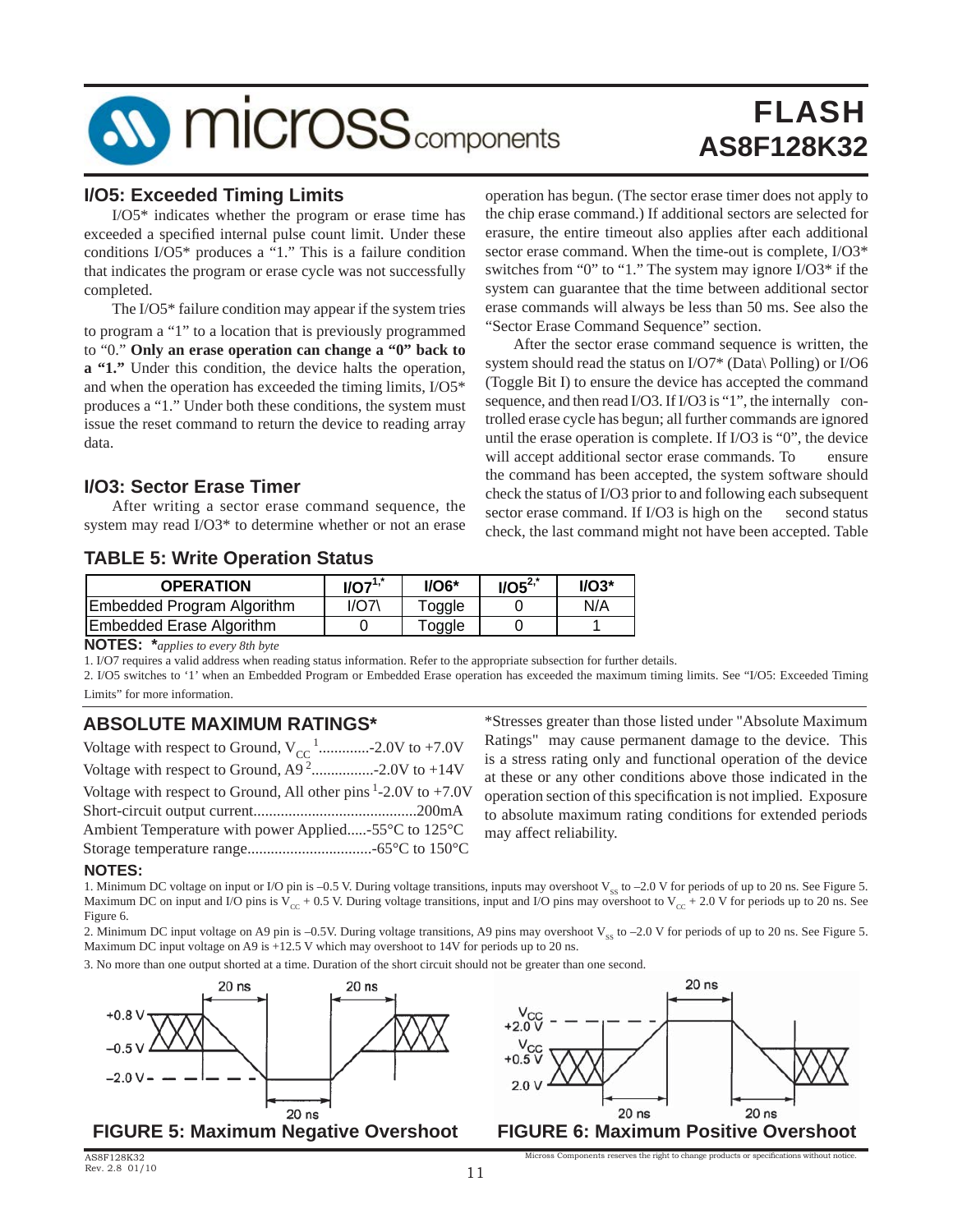

## **DC CHARACTERISTICS**

| <b>PARAMETER</b>                                         |                 | <b>SYM</b>             | <b>CONDITION</b>                                                                          | <b>MIN</b>                  | <b>MAX</b>         | <b>UNIT</b> |
|----------------------------------------------------------|-----------------|------------------------|-------------------------------------------------------------------------------------------|-----------------------------|--------------------|-------------|
| Input Load Current                                       |                 | Iц                     | $V_{IN}$ = $V_{SS}$ to $V_{CC}$ , $V_{CC}$ = $V_{CC}$ Max                                 |                             | ±10                | μA          |
| A9 Input Load Current                                    |                 | Iцт                    | $V_{CC} = V_{CC}$ Max, A9 = 12.5V                                                         |                             | 200                | μA          |
| Output Leakage Current                                   |                 | <sup>I</sup> LO        | $V_{\text{OUT}} = V_{\text{SS}}$ to $V_{\text{CC}}$ , $V_{\text{CC}} = V_{\text{CC}}$ Max |                             | ±10                | μA          |
| V <sub>CC</sub> Active Current <sup>1</sup>              |                 | ICC1                   | $CEx\ = V_{IL}$ , $OE\ = V_{IH}$ , $V_{CC} = V_{CC}$ Max, f = 5MHz                        |                             | 140                | mA          |
| V <sub>CC</sub> Active Current <sup>2,3</sup>            |                 | ICC2                   | $CEx = V_{IL}$ , $OE = V_{IH}$ , $V_{CC} = V_{CC}$ Max, $f = 5MHz$                        |                             | 200                | mA          |
|                                                          | <b>TTL/NMOS</b> | ICC3                   | $V_{CC}$ = $V_{CC}$ Max, CEx\ and OE\ = $V_{H}$ f = 5MHz                                  |                             | 6.5                | mA          |
| V <sub>CC</sub> Standby Current                          | <b>CMOS</b>     | Iссз                   | $V_{CC}$ = $V_{CC}$ Max, CEx\ = $V_{CC}$ ± 0.3V, OE\ = $V_{IH}$                           |                             | 2                  | mA          |
| Input Low Voltage                                        |                 | $V_{IL}$               |                                                                                           | $-0.5$                      | 0.8                | V           |
| Input High Voltage                                       |                 | V <sub>IH</sub>        |                                                                                           | 2.0                         | $V_{\rm CC}$ + 0.5 | $\vee$      |
| Voltage for Autoselect and Temporary<br>Sector Unprotect |                 | $V_{ID}$               | $V_{\text{CC}} = 5.0V$                                                                    | 11.5                        | 12.5               | $\vee$      |
| <b>Output Low Voltage</b>                                |                 | $V_{OL}$               | $I_{OL}$ = 12mA, $V_{CC}$ = $V_{CC}$ Min                                                  |                             | 0.45               | V           |
|                                                          | <b>TTL/NMOS</b> | V <sub>OH</sub>        | $I_{OH}$ = -2.5mA, $V_{CC}$ = $V_{CC}$ Min                                                | 2.4                         |                    | V           |
| Output High Voltage                                      | CMOS            | V <sub>OH1</sub>       | $I_{OH}$ = -2.5mA, $V_{CC}$ = $V_{CC}$ Min                                                | $0.85\text{ V}_{\text{CC}}$ |                    | $\vee$      |
|                                                          |                 | V <sub>OH2</sub>       | $I_{OH}$ = -100µA, $V_{CC}$ = $V_{CC}$ Min                                                | $V_{CC}$ -0.4               |                    | V           |
| Low V <sub>CC</sub> Lock-out Voltage                     |                 | <b>V<sub>LKO</sub></b> |                                                                                           | 3.2                         | 4.2                | $\vee$      |

#### **NOTES:**

1. The  $\rm I_{CC}$  current listed is typically less than 8 mA/MHz, with OE\ at V $_{\rm IH}$ 

2. I<sub>CC</sub> active while Embedded Program or Embedded Erase Algorithm is in progress.

3. Not 100% tested.

## **FIGURE 7: Test Setup**



## **TABLE 6: Test Specifications**

| <b>CONDITION</b>                              | <b>ALL SPEEDS</b> |    |  |  |
|-----------------------------------------------|-------------------|----|--|--|
| Output Load                                   | 1 TTL Gate        |    |  |  |
| Output Load Capacitiance, C <sub>I</sub>      | 50                | рF |  |  |
| (Including jig capacitance)                   |                   |    |  |  |
| Input Rise and Fall Times                     | 5                 | ns |  |  |
| Input Pulse Levels                            | $0.0 - 0.3$       |    |  |  |
| Input timing measurement                      | 1.5               |    |  |  |
| reference levels                              |                   |    |  |  |
| Output timing measurement<br>reference levels | 1.5               |    |  |  |
|                                               |                   |    |  |  |

Micross Components reserves the right to change products or specifications without notice.

**NOTE:** Diodes are IN3064 or equivalent.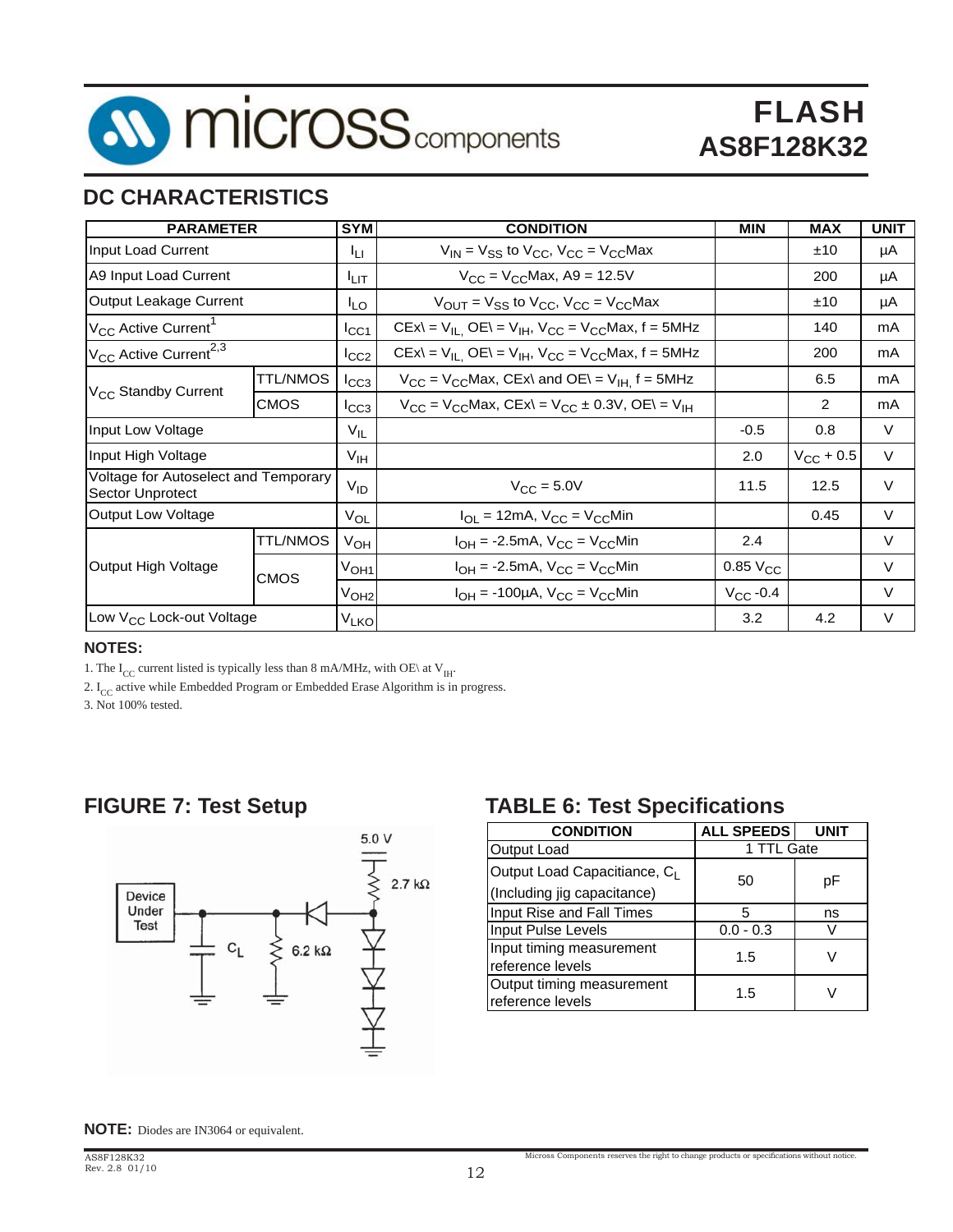

# FLASH **AS8F128K32**

## **AC CHARACTERISTICS**

|                                                                              |                    | <b>SYMBOL</b>      |                                 |            |                  |    |                  |     |     |                                 |
|------------------------------------------------------------------------------|--------------------|--------------------|---------------------------------|------------|------------------|----|------------------|-----|-----|---------------------------------|
| <b>PARAMETER</b>                                                             |                    | JEDEC Standard     | <b>TEST SETUP</b>               |            |                  |    |                  |     |     | -60  -70  -90  -120  -150  UNIT |
| <b>Read-Only Operations</b>                                                  |                    |                    |                                 |            |                  |    |                  |     |     |                                 |
| Read Cycle Time <sup>1</sup>                                                 | t <sub>AVAV</sub>  | $t_{RC}$           |                                 | Min        | 60               | 70 | 90               | 120 | 150 | ns                              |
| <b>Address to Output Delay</b>                                               | t <sub>AVQV</sub>  | t <sub>ACC</sub>   | $CEx = V_{II}$<br>$OE = V_{II}$ | Max        | 60               | 70 | 90               | 120 | 150 | ns                              |
| Chip Enable to Output Delay                                                  | t <sub>ELQV</sub>  | $t_{CE}$           |                                 | Max        | 60               | 70 | 90               | 120 | 150 | ns                              |
| Output Enable to Output Delay                                                | t <sub>GLQV</sub>  | $t_{OE}$           |                                 | Max        | 30               | 35 | 40               | 50  | 55  | ns                              |
| Chip Enable to Output High $Z^{1,2}$                                         | <sup>t</sup> EHQZ  | $t_{DF}$           |                                 | Max        | 20               | 20 | 25               | 30  | 35  | ns                              |
| Output Enable to Output High Z <sup>1,2</sup>                                | t <sub>GHQZ</sub>  | $t_{DF}$           |                                 | Max        | 20               | 20 | 25               | 30  | 35  | ns                              |
|                                                                              |                    |                    | Read                            | Min        |                  |    | $\overline{0}$   |     |     | ns                              |
| Output Enable Hold Time <sup>1</sup>                                         |                    | t <sub>OEH</sub>   | Toggle and<br>Data Polling      | Min        | 10               |    |                  |     | ns  |                                 |
| <b>Output Hold Time From Addresses</b><br>CEx\ or OE\, Whichever Comes First | $t_{AXQX}$         | $t_{OH}$           |                                 | Min        | $\boldsymbol{0}$ |    |                  |     | ns  |                                 |
| <b>Erase and Program Operations</b>                                          |                    |                    |                                 |            |                  |    |                  |     |     |                                 |
| Write Cycle Time <sup>1</sup>                                                | t <sub>AVAV</sub>  | $t_{WC}$           |                                 | Min        | 60               | 70 | 90               | 120 | 150 | ns                              |
| <b>Address Setup Time</b>                                                    | t <sub>AVWL</sub>  | $t_{AS}$           |                                 | Min        |                  |    | $\mathbf 0$      |     |     | ns                              |
| <b>Address Hold Time</b>                                                     | t <sub>WLAX</sub>  | $t_{AH}$           |                                 | Min        | 45               | 45 | 45               | 50  | 50  | ns                              |
| Data Setup Time                                                              | t <sub>DVWH</sub>  | $t_{DS}$           |                                 | Min        | 30               | 30 | 45               | 50  | 50  | ns                              |
| Data Hold Time                                                               | t <sub>WHDX</sub>  | $t_{DH}$           |                                 | Min        |                  |    | $\boldsymbol{0}$ |     |     | ns                              |
| Read Recover Time Before Write<br>(OE\ High to WEx\ Low)                     | t <sub>GHWL</sub>  | t <sub>GHWL</sub>  |                                 | Min        |                  |    | $\mathbf 0$      |     |     | ns                              |
| CEx\ Setup Time                                                              | <sup>t</sup> ELWL  | $t_{CS}$           |                                 | Min        |                  |    | $\boldsymbol{0}$ |     |     | ns                              |
| CEx\ Hold Time                                                               | t <sub>WHEH</sub>  | $t_{CH}$           |                                 | Min        |                  |    | $\boldsymbol{0}$ |     |     | ns                              |
| Write Pulse Width                                                            | t <sub>WLWH</sub>  | $t_{WP}$           |                                 | Min        | 30               | 35 | 45               | 50  | 50  | ns                              |
| Write Pulse Width High                                                       | t <sub>WHWL</sub>  | t <sub>WPH</sub>   |                                 | Min        | 20               |    |                  | ns  |     |                                 |
| Byte Programming Operation <sup>4</sup>                                      | t <sub>WHWH1</sub> | t <sub>WHWH1</sub> |                                 | <b>TYP</b> |                  |    | 14               |     |     | μs                              |
| Sector Erase Operation <sup>4</sup>                                          | t <sub>WHWH2</sub> | t <sub>WHWH2</sub> |                                 | <b>TYP</b> |                  |    | 1.0              |     |     | sec                             |
| $\rm V_{CC}$ Setup Time $^1$                                                 |                    | $t_{VCS}$          |                                 | Min        |                  |    | 50               |     |     | μs                              |

#### **NOTES:**

1. Not 100% tested.

2. Output Driver Disable Time.

3. See Figure 7 and Table 6 for test specifications.

4. See the "Erase and Programming Performance" section for more information.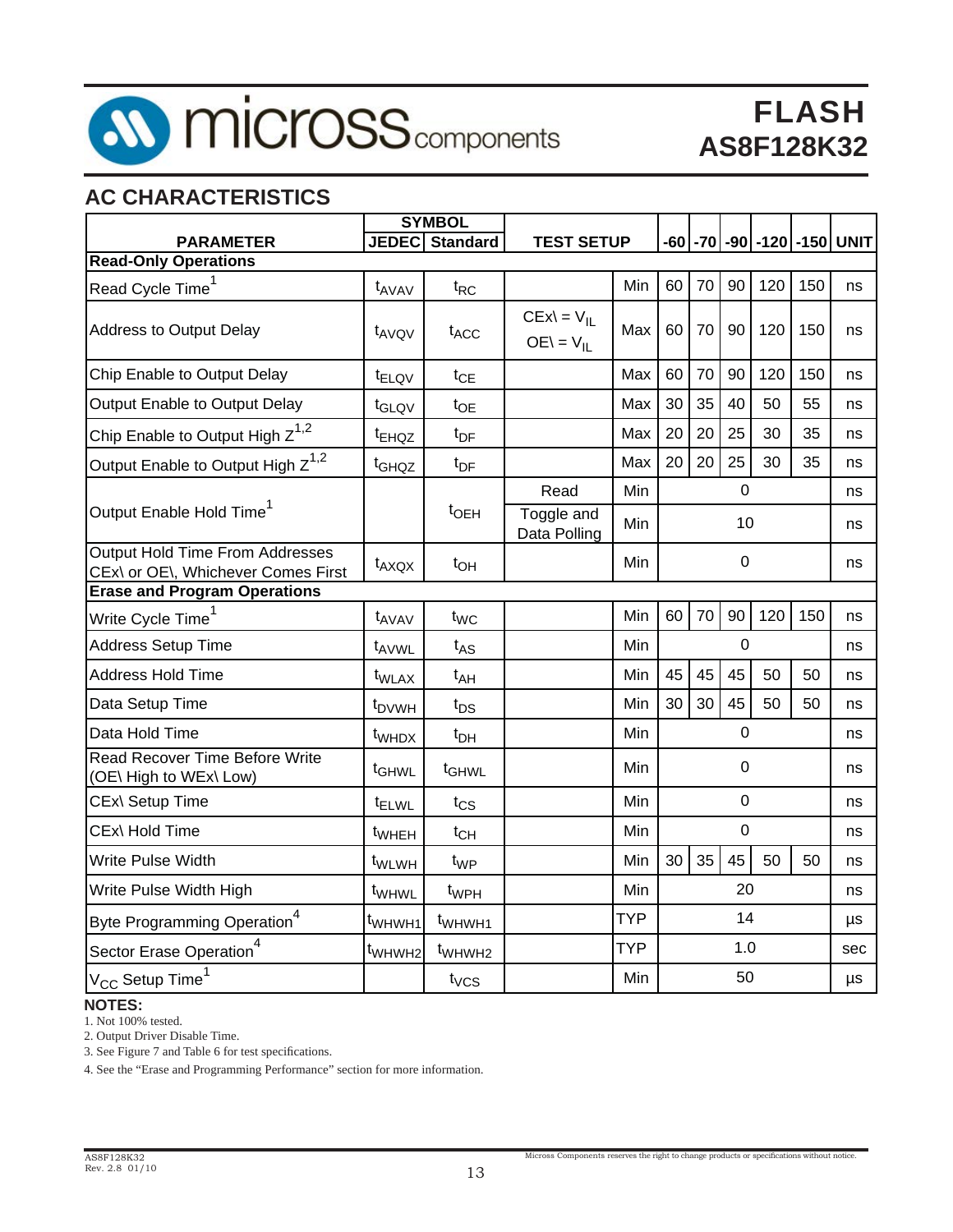

## **FIGURE 8: Read Operations Timings**



## **FIGURE 9: Program Operations Timings**



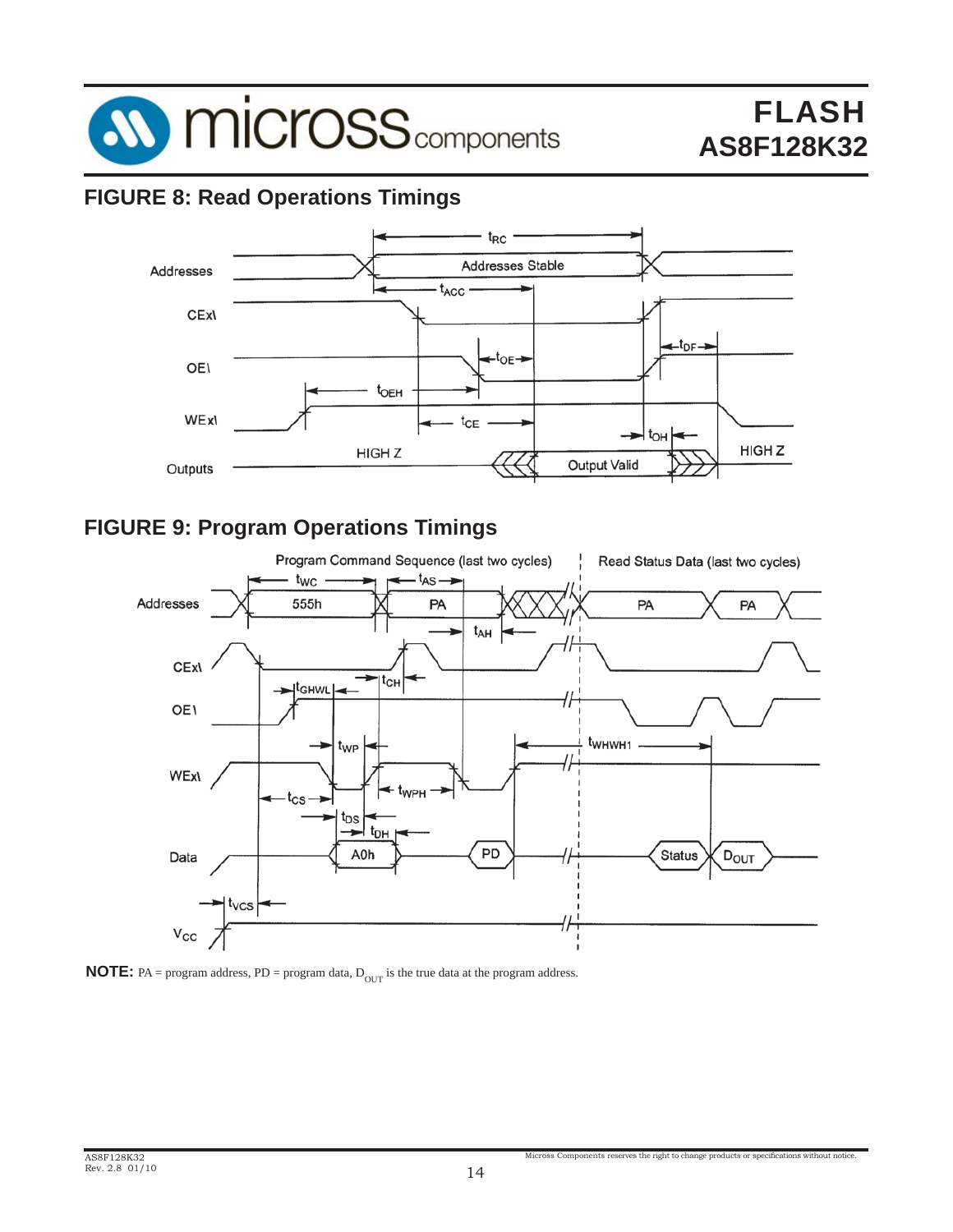

### **FIGURE 10: Chip/Sector Erase Operations Timings**



**NOTE:** SA = sector address (for Sector Erase), VA = Valid Address for reading status data (see "Write Operation Status").

## **FIGURE 11: Data\ Polling Timings (During Embedded Algorithms)**



NOTES: VA = Valid address. Illustration shows first status cycle after command sequence, last status read cycle, and array data read cycle. **\****applies to every 8th byte.*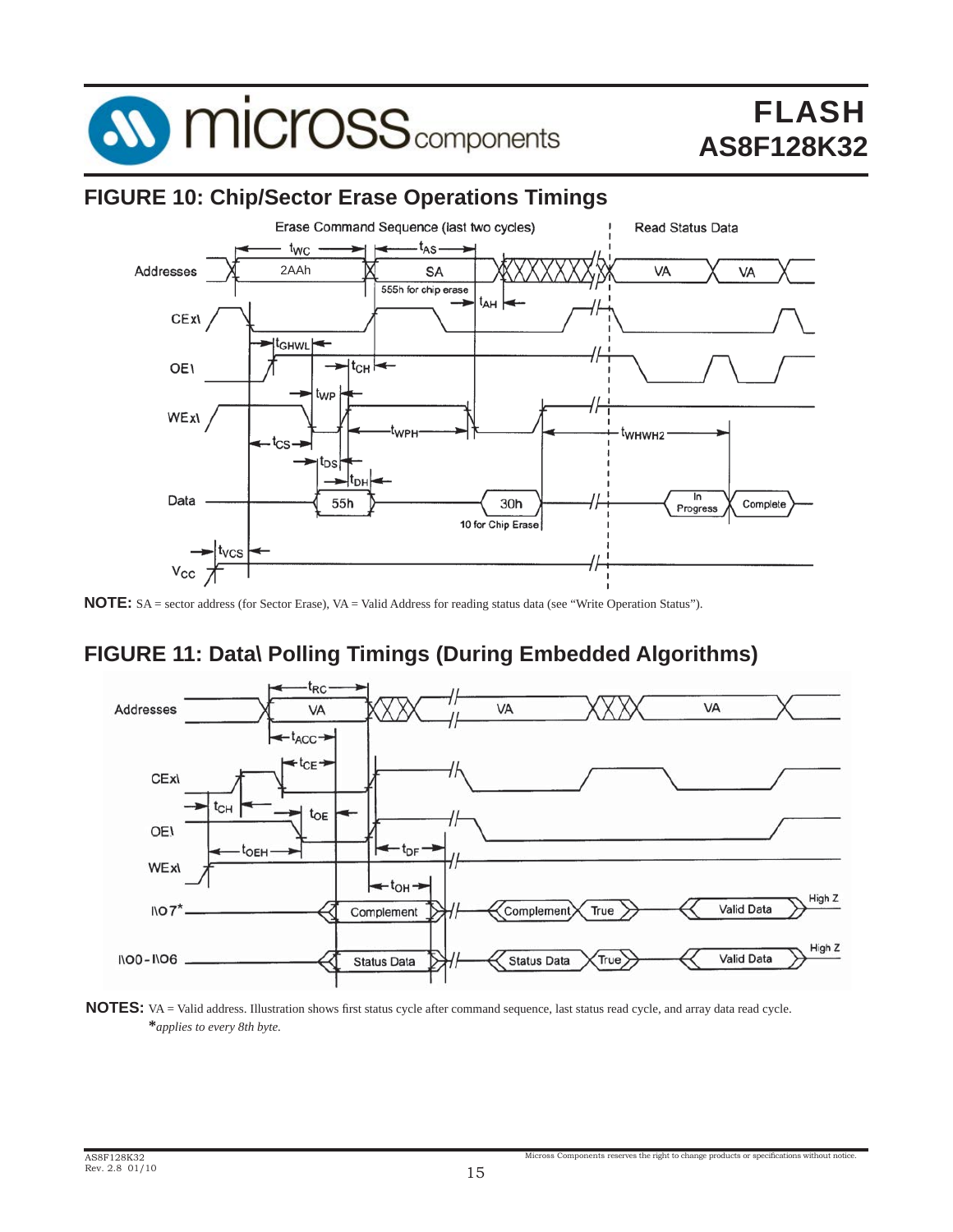

### **FIGURE 12: Toggle Bit Timings (During Embedded Algorithms)**



**NOTES:** VA = Valid address; not required for I/O6. Illustration shows first two status cycle after command sequence, last status read cycle, and array data read cycle.

**\****applies to every 8th byte.*

## **AC CHARACTERISTICS: Erase and Program Operations, Alternate CEx\ Controlled Writes**

|                                          | <b>SYMBOL</b>      |                    |                    |          |    |          |     |     |                        |
|------------------------------------------|--------------------|--------------------|--------------------|----------|----|----------|-----|-----|------------------------|
| <b>PARAMETER</b>                         | <b>JEDEC</b>       | <b>Standard</b>    | <b>DESCRIPTION</b> | -60      |    |          |     |     | -70 -90 -120 -150 UNIT |
| Write Cycle Time                         | t <sub>AVAV</sub>  | $t_{WC}$           | Min                | 60       | 70 | 90       | 120 | 150 | ns                     |
| <b>Address Setup Time</b>                | t <sub>AVEL</sub>  | $t_{AS}$           | Min                |          | 0  |          |     |     | ns                     |
| Address Hold Time                        | $t_{\text{ELAX}}$  | t <sub>AH</sub>    | Min                | 45       | 45 | 45       | 50  | 50  | ns                     |
| Data Setup Time                          | <sup>t</sup> DVEH  | t <sub>DS</sub>    | Min                | 30       | 30 | 45       | 50  | 50  | ns                     |
| Data Hold Time                           | <sup>t</sup> EHDX  | $t_{DH}$           | Min                | $\Omega$ |    |          |     |     | ns                     |
| Output Enable Setup Time                 |                    | $t_{\text{OES}}$   | Min                | 0        |    |          |     | ns  |                        |
| Read Recover Time Before Write           | <sup>t</sup> GHEL  | t <sub>GHEL</sub>  | Min                |          |    | $\Omega$ |     |     | ns                     |
| <b>WEx\ Setup Time</b>                   | <sup>t</sup> EHWH  | $t_{WS}$           | Min                |          |    | $\Omega$ |     |     | ns                     |
| WEx\ Hold Time                           | <sup>t</sup> EHWH  | $t_{WH}$           | Min                |          |    | 0        |     |     | ns                     |
| CEx\ Pulse Width                         | <sup>t</sup> ELEH  | $t_{\text{CP}}$    | Min                | 30       | 35 | 45       | 50  | 50  | ns                     |
| CEx\ Pulse Width High                    | <sup>t</sup> EHEL  | $t_{\text{CPH}}$   | Min                | 20       |    |          |     | ns  |                        |
| Byte Programming Operation <sup>2</sup>  | t <sub>WHWH1</sub> | t <sub>WHWH1</sub> | <b>TYP</b>         | 14       |    |          |     | μs  |                        |
| Chip/Sector Erase Operation <sup>2</sup> | t <sub>WHWH2</sub> | t <sub>WHWH2</sub> | <b>TYP</b>         |          |    | 1.0      |     |     | sec                    |

#### **NOTES:**

1. Not 100% tested.

2. See the "Erase and Programming Performance" section for more information.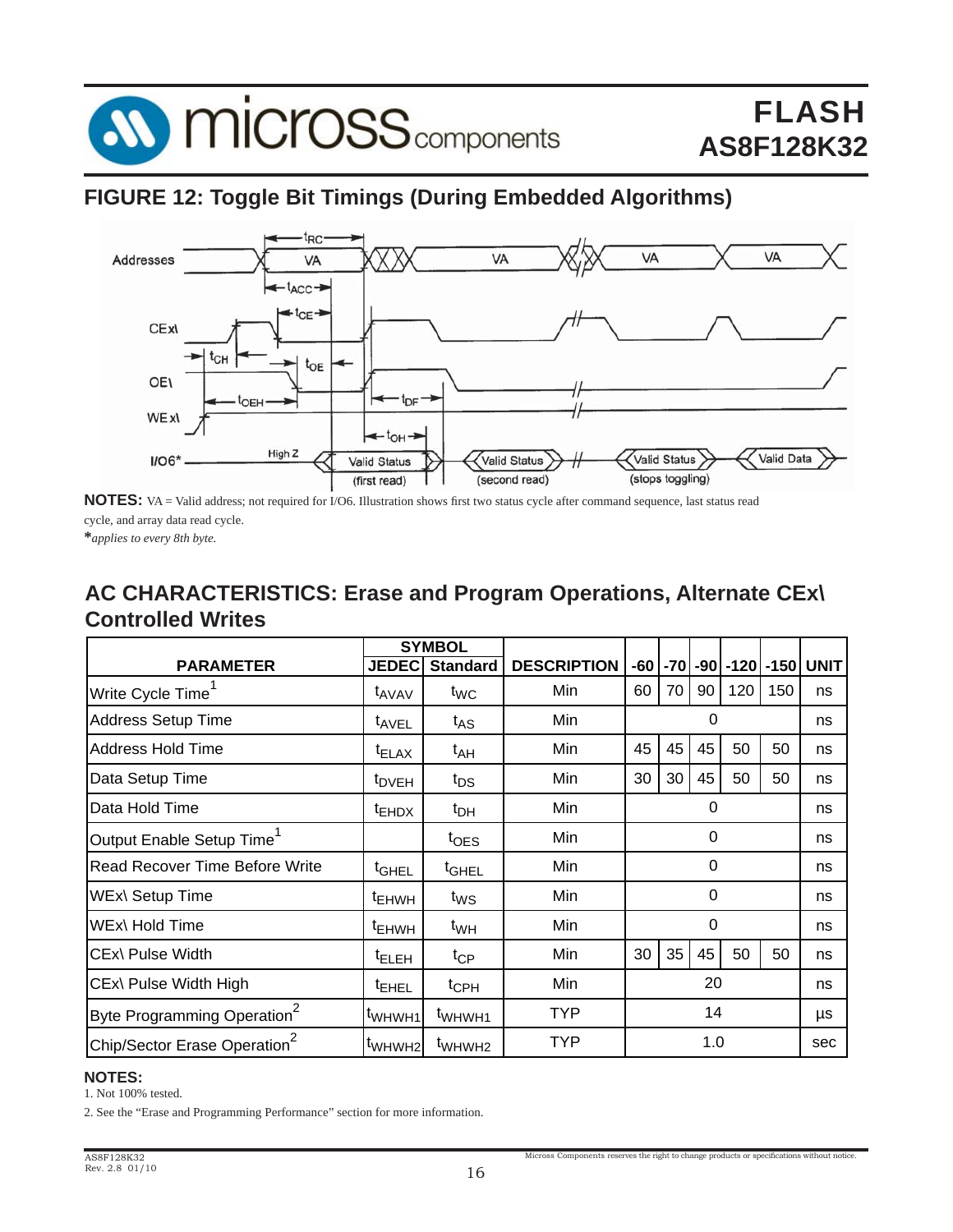

### **FIGURE 13: Alternate CEx\ Controlled Write Operation Timings**



#### **NOTES:**

1. PA = Program Address, PD = Program Data, SA = Sector Address,  $I/O7$  = Complement of Data Input,  $D_{OUT}$  = Array Data.

2. Figure indicates the last two bus cycles of the command sequence.

## **ERASE AND PROGRAMMING PERFORMANCE**

|                                    | LIMITS     |                  |             |                                           |
|------------------------------------|------------|------------------|-------------|-------------------------------------------|
| <b>PARAMETER</b>                   | <b>TYP</b> | MAX <sup>2</sup> | <b>UNIT</b> | <b>COMMENTS</b>                           |
| Chip/Sector Erase Time             | 1.0        | 15               | sec         | Excludes 00h programming prior to erasure |
| <b>Byte Programming Time</b>       | 14         | 1000             | μs          |                                           |
| Chip Programming Time <sup>3</sup> | 1.8        | 12.5             | sec         | Excludes system-level overhead5           |

#### **NOTES:**

1. Typical program and erase times assume the following conditions:  $25^{\circ}$  C, 5.0 V V<sub>cc</sub>, 100,000 cycles. Additionally,

programming typicals assume checkerboard pattern.

2. Under worst case conditions of 90°C,  $V_{CC} = 4.5$  V (4.75 V for -45, -55 PDIP), 100,000 cycles.

3. The typical chip programming time is considerably less than the maximum chip programming time listed, since most bytes program faster than the maximum byte program time listed. If the maximum byte program time given is exceeded, only then does the device set  $I/O5 = 1$ . See the section on I/O5 for further information.

4. In the pre-programming step of the Embedded Erase algorithm, all bytes are programmed to 00h before erasure.

5. System-level overhead is the time required to execute the four-bus-cycle command sequence for programming. See Table 1 for further information on command definitions.

6. The device has a typical erase and program cycle endurance of 1,000,000 cycles. 100,000 cycles are guaranteed.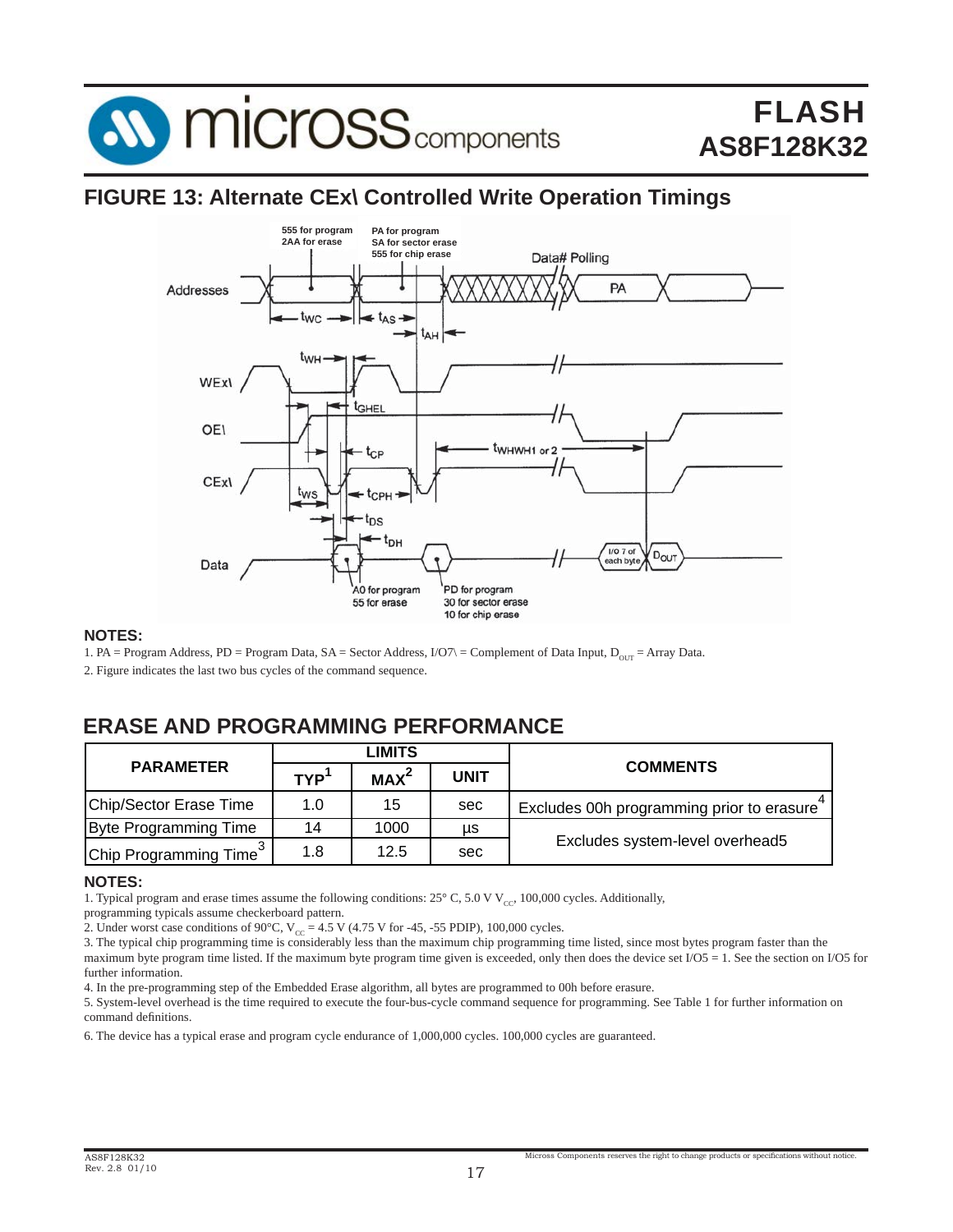

## **CAPACITANCE**

| <b>PARAMETER</b>         |                    | <b>SYMBOL CONDITIONS</b> | <b>MAX</b> | <b>UNIT</b> |
|--------------------------|--------------------|--------------------------|------------|-------------|
| A0 - A16 Capacitance     | $C_{IN}$           | $V_{IN} = 0$             | 50         | рF          |
| CSx\ & WEx\ Capacitance  | $\rm{C_{OUIT}}$    | $V_{OUT} = 0$            | 20         | рF          |
| I/O0 - I/O31 Capacitance | $\mathrm{C_{IN2}}$ | $V_{IN} = 0$             | 20         | рF          |

#### **NOTES:**

1. Sampled, not 100% tested.

2. Test conditions  $T_A = 25^\circ$  C,  $f = 1.0$  MHz.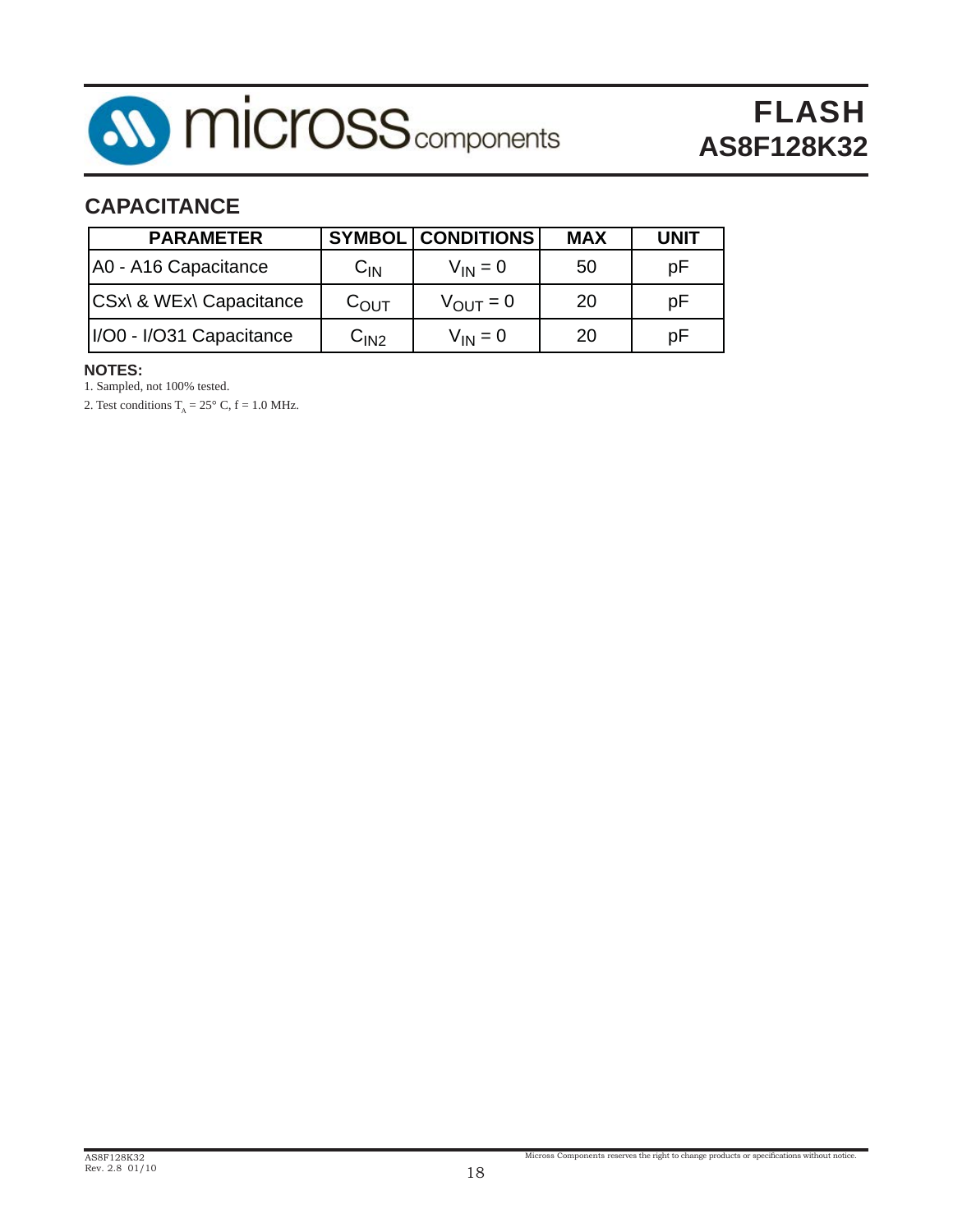

# **MECHANICAL DEFINITIONS\***

Micross Case #703 (Package Designator Q) SMD 5962-94716, Case Outlines M & N







|                | <b>SMD SPECIFICATIONS, CASE N</b> |            |  |
|----------------|-----------------------------------|------------|--|
| <b>SYMBOL</b>  | <b>MIN</b>                        | <b>MAX</b> |  |
| А              | 0.123                             | 0.160      |  |
| A2             | 0.005                             | 0.025      |  |
| b              | 0.013                             | 0.017      |  |
| С              | 0.009                             | 0.012      |  |
| D              | 0.800 BSC                         |            |  |
| D1             | 0.870                             | 0.890      |  |
| D <sub>2</sub> | 0.980                             | 1.000      |  |
| Е              | 0.936                             | 0.956      |  |
| e              | 0.050 BSC                         |            |  |
| R              | 0.010 BSC                         |            |  |
|                | 0.035                             | 0.045      |  |

|                | <b>SMD SPECIFICATIONS, CASE M</b> |            |  |
|----------------|-----------------------------------|------------|--|
| <b>SYMBOL</b>  | <b>MIN</b>                        | <b>MAX</b> |  |
| A              | 0.123                             | 0.200      |  |
| A2             | 0.005                             | 0.025      |  |
| b              | 0.013                             | 0.017      |  |
| С              | 0.009                             | 0.012      |  |
| D              | 0.800 BSC                         |            |  |
| D1             | 0.870                             | 0.890      |  |
| D <sub>2</sub> | 0.980                             | 1.000      |  |
| F              | 0.936                             | 0.956      |  |
| е              | 0.050 BSC                         |            |  |
| R              | 0.010 BSC                         |            |  |
|                | 0.035                             | 0.045      |  |

*\*All measurements are in inches.*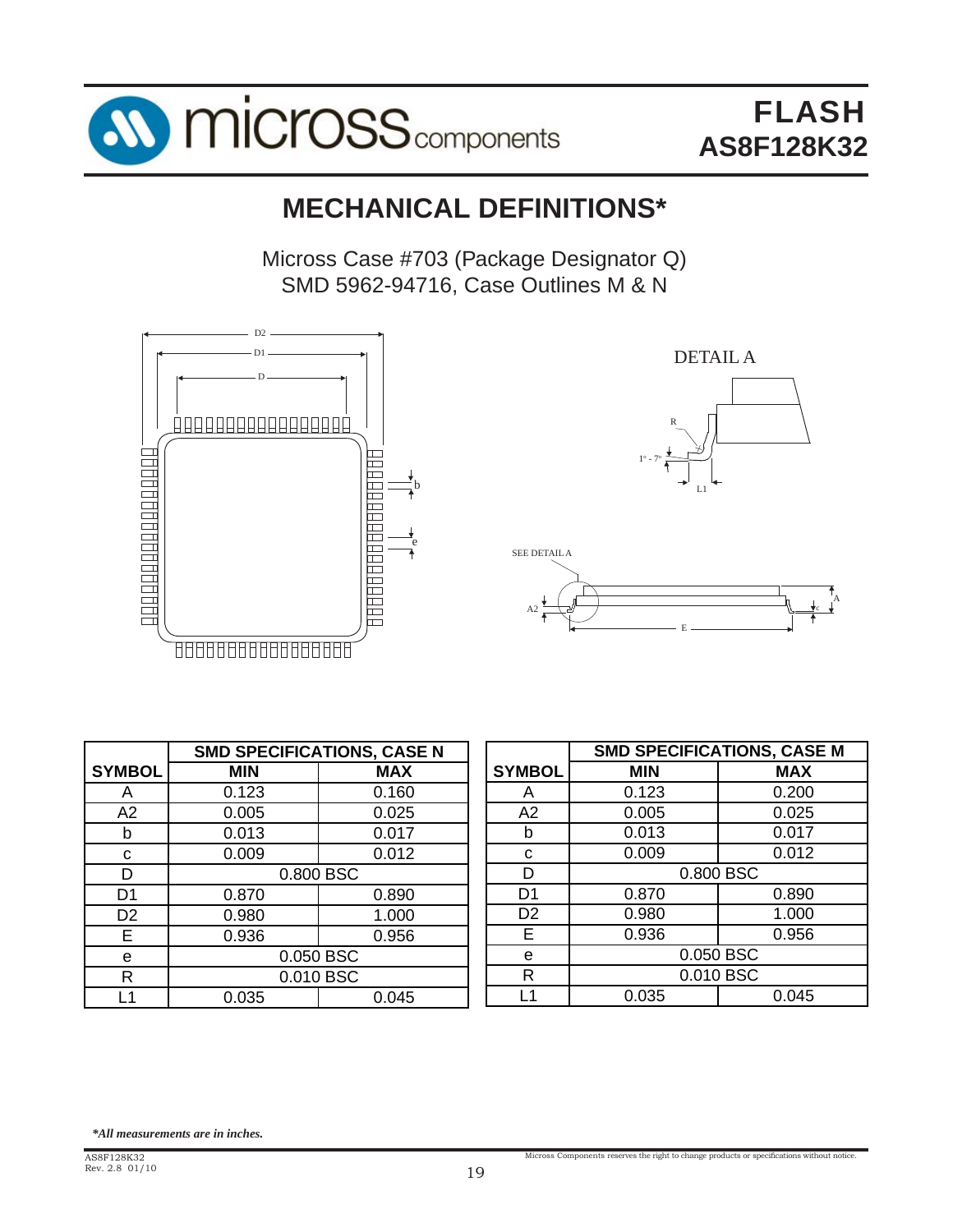

# **MECHANICAL DEFINITIONS\***

Micross Case (Package Designator Q1) SMD 5962-94716, Case Outline A



|               | <b>SMD SPECIFICATIONS</b> |           |  |
|---------------|---------------------------|-----------|--|
| <b>SYMBOL</b> | <b>MIN</b>                | MAX       |  |
| A             |                           | 0.200     |  |
| A1            | 0.054                     |           |  |
| b             | 0.013                     | 0.017     |  |
| B             |                           | 0.010 TYP |  |
| C             | 0.009                     | 0.012     |  |
| D/E           | 0.980                     | 1.000     |  |
| D1/E1         | 0.870                     | 0.890     |  |
| D2/E2         | 0.800 BSC                 |           |  |
| е             | 0.050 BSC                 |           |  |
|               | 0.035                     | 0.045     |  |
| R             | 0.010 TYP                 |           |  |

*\*All measurements are in inches.*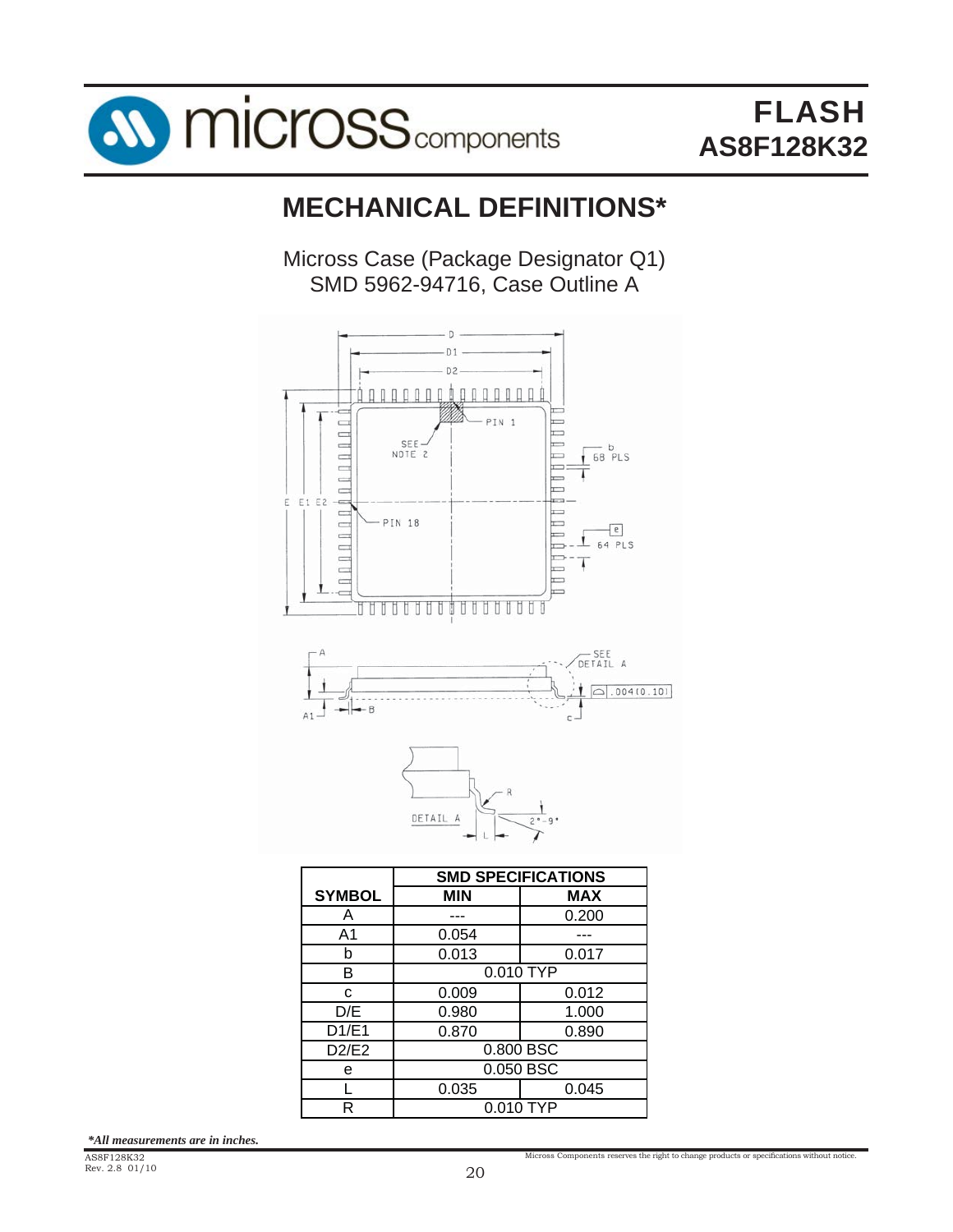

# **ORDERING INFORMATION**

|  | <b>EXAMPLE: AS8F128K32Q-70/XT</b> |
|--|-----------------------------------|
|--|-----------------------------------|

| <b>Device Number</b> | Package<br><b>Type</b> | <b>Speed</b><br>ns | <b>Process</b> |
|----------------------|------------------------|--------------------|----------------|
| AS8F128K32           |                        | -60                | ŀ*             |
| AS8F128K32           |                        | $-70$              |                |
| AS8F128K32           |                        | -90                | /*             |
| AS8F128K32           |                        | $-120$             | /*             |
| AS8F128K32           |                        | $-150$             | /*             |

| <b>Device Number</b> | Package<br><b>Type</b> | <b>Speed</b><br>ns | <b>Process</b> |
|----------------------|------------------------|--------------------|----------------|
| AS8F128K32           | O1                     | -60                | /*             |
| AS8F128K32           | O1                     | -70                | /*             |
| AS8F128K32           | Q1                     | -90                | /*             |
| AS8F128K32           | Q1                     | $-120$             | /*             |
| AS8F128K32           | Ω1                     | $-150$             | /*             |

|  | <b>EXAMPLE: AS8F128K32Q1-120/883C</b> |
|--|---------------------------------------|
|--|---------------------------------------|

#### **\*AVAILABLE PROCESSES**

| $IT = Industrial Temperature Range$ | -40 <sup>o</sup> C to +85 <sup>o</sup> C      |
|-------------------------------------|-----------------------------------------------|
| $XT = Extended Temperature Range$   | -55 $\rm{^{\circ}C}$ to +125 $\rm{^{\circ}C}$ |
| $883C =$ Full Military Processing   | -55 $\rm{^{\circ}C}$ to +125 $\rm{^{\circ}C}$ |
| $Q =$ Full QML Processing           | -55 $\rm{^{\circ}C}$ to +125 $\rm{^{\circ}C}$ |